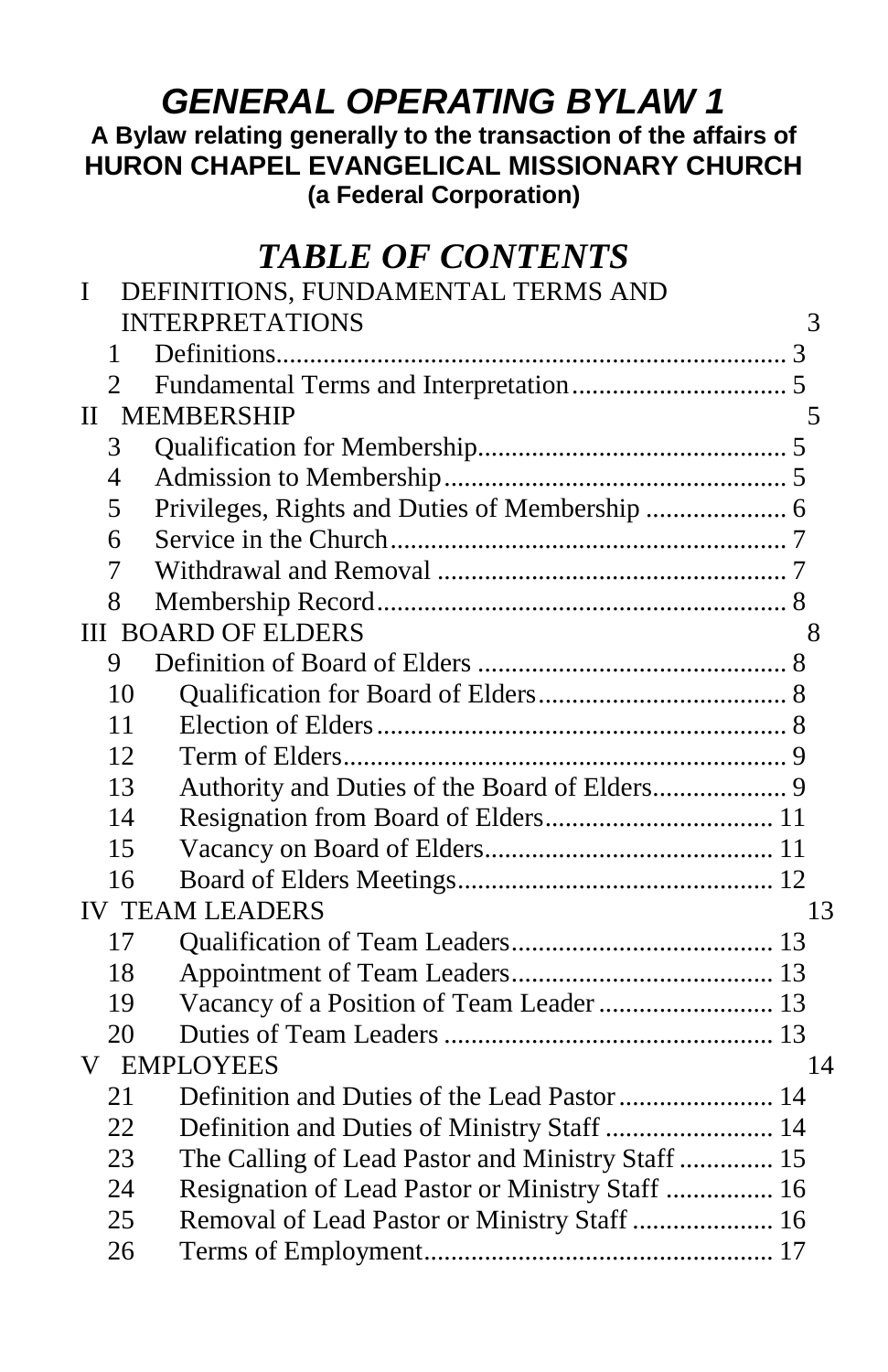| <b>VI OFFICERS</b><br>17                 |                                                          |    |  |  |  |  |
|------------------------------------------|----------------------------------------------------------|----|--|--|--|--|
| 27                                       |                                                          |    |  |  |  |  |
| <b>VIIPROTECTION AND INDEMNITY</b><br>20 |                                                          |    |  |  |  |  |
| 28                                       | Protection and Indemnity to Team Leaders, Elders, Pastor |    |  |  |  |  |
|                                          |                                                          |    |  |  |  |  |
| VIII                                     | <b>MEETINGS OF MEMBERS</b>                               | 21 |  |  |  |  |
| 29                                       |                                                          |    |  |  |  |  |
| <b>IX DISCIPLINE</b><br>23               |                                                          |    |  |  |  |  |
| 30                                       |                                                          |    |  |  |  |  |
| 31                                       | Circumstances Giving Cause for Discipline  24            |    |  |  |  |  |
| 32                                       |                                                          |    |  |  |  |  |
| 33                                       |                                                          |    |  |  |  |  |
| 34                                       |                                                          |    |  |  |  |  |
|                                          | X TEAMS (GENERAL PROVISIONS)                             | 27 |  |  |  |  |
| 35                                       |                                                          |    |  |  |  |  |
| 36                                       | Qualification for Membership on Teams  28                |    |  |  |  |  |
| 37                                       |                                                          |    |  |  |  |  |
| 38                                       |                                                          |    |  |  |  |  |
|                                          | <b>XI FINANCE TEAM</b>                                   | 28 |  |  |  |  |
| 39                                       |                                                          |    |  |  |  |  |
|                                          | XIINOMINATING COMMITTEE (TEAM)                           | 28 |  |  |  |  |
| XIII                                     | <b>OTHER TEAMS</b>                                       | 28 |  |  |  |  |
| 40                                       | Constitution and Specific Duties of Other Teams 28       |    |  |  |  |  |
| <b>XIV</b>                               | <b>AFFILIATION</b>                                       | 29 |  |  |  |  |
| 41                                       |                                                          |    |  |  |  |  |
| <b>XVPOLICY STATEMENTS</b><br>29         |                                                          |    |  |  |  |  |
| 42                                       |                                                          |    |  |  |  |  |
| <b>XVI</b>                               | <b>GENERAL PROVISIONS</b>                                | 29 |  |  |  |  |
| 43                                       |                                                          |    |  |  |  |  |
| 44                                       |                                                          |    |  |  |  |  |
| 45                                       |                                                          |    |  |  |  |  |
| 46                                       |                                                          |    |  |  |  |  |
| 47                                       |                                                          |    |  |  |  |  |
| 48                                       |                                                          |    |  |  |  |  |
| 49                                       |                                                          |    |  |  |  |  |
| 50                                       |                                                          |    |  |  |  |  |
| 51                                       |                                                          |    |  |  |  |  |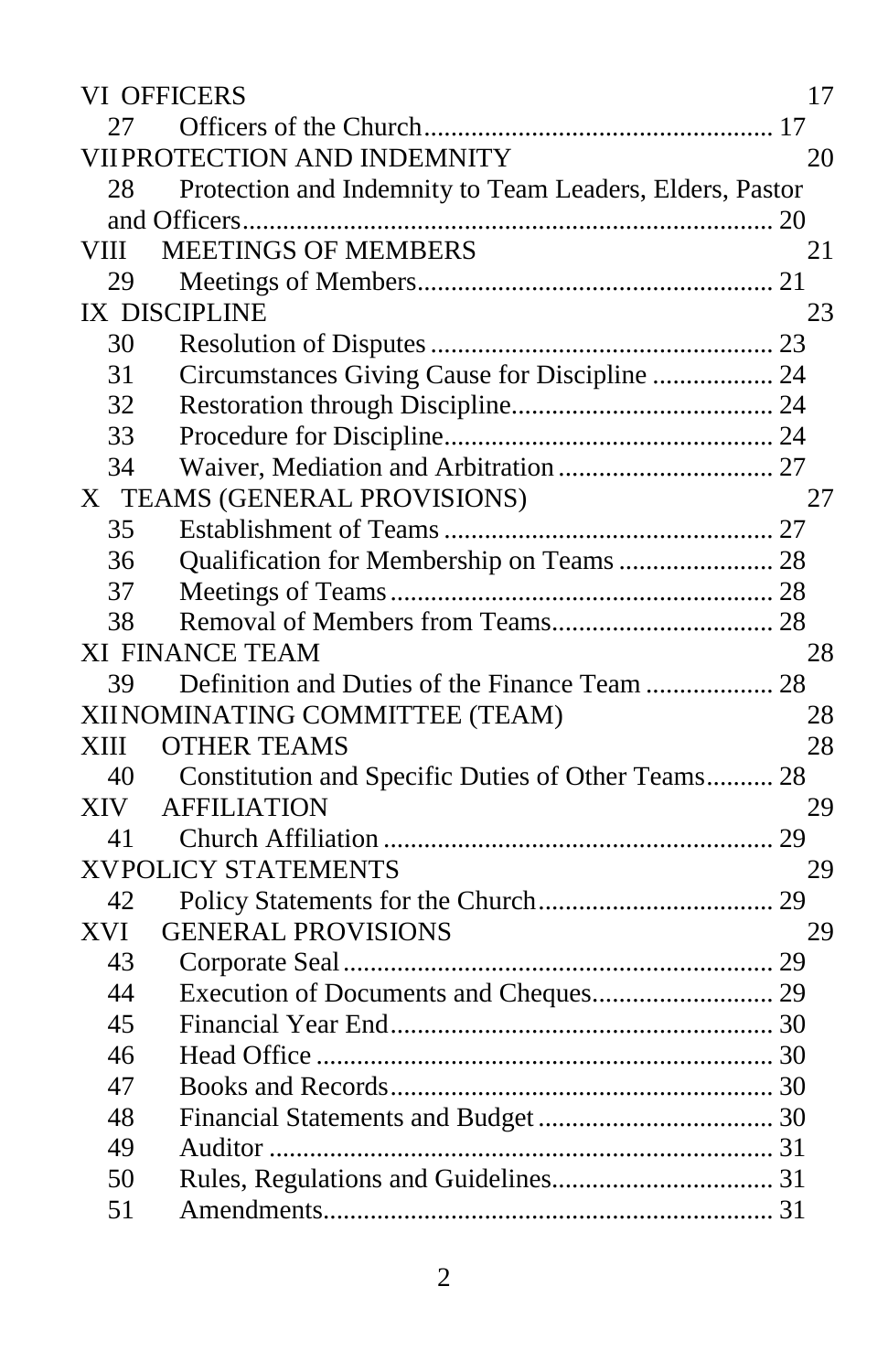## <span id="page-2-0"></span>**I DEFINITIONS, FUNDAMENTAL TERMS AND INTERPRETATIONS**

#### <span id="page-2-1"></span>**1 Definitions**

- 1.1 In this Bylaw and all other Bylaws and Resolutions of the Church unless the context otherwise requires, the following definitions shall apply:
	- (a) "Act" means the Canada Not-for-profit Corporations Act S.C. 2009, c. 23 as amended from time to time and any statute enacted in substitution thereof, and in the case of such substitution, any references in the Bylaw of the Corporation to provisions of the Act shall be read as references to the substituted provisions thereof in the new statute or statutes.
	- (b) "Administrative Staff" means all employees of the Church other than the Lead Pastor and members of Ministry Staff.
	- (c) "Board" or "Board of Elders" means the Board of Elders of the Church, which shall be deemed to be the Board of Directors of the Corporation pursuant to the Act.
	- (d) "Bylaw" or "Bylaws" means any Bylaw of the Corporation from time to time in force and effect, including the General Operating Bylaw.
	- (e) "Chairman" means Chairman of the Board, unless the context requires otherwise.
	- (f) "Church" means the legal entity incorporated as a Corporation without share capital under the Canada Not-for-profit Corporations Act by Articles of Incorporation dated the  $27<sup>th</sup>$ day of October, 2017 and named HURON CHAPEL EVANGELICAL MISSIONARY CHURCH, through which its Members and adherents may fellowship together as a New Testament Church.
	- (g) "Church Constitution" or "Constitution" means the Articles of Incorporation (including the Objects), the Statement of Faith, General Operating Bylaw and such other Bylaws as may be adopted from time to time.
	- (h) "Committee" (also known as "Team") means Committee of the Board as established in accordance with this General Operating Bylaw.
	- (i) "Corporation" means the Church as defined herein.
	- (j) "Discipline" means seeking to reconcile individuals to one another through repentance, forgiveness and restoring offenders to fellowship with God and the Church.
	- (k) "Documents" includes deeds, mortgages, hypothecates, charges, conveyances, transfers and assignments of property, real or personal, immovable or moveable, agreements, releases, receipts and discharges for the payment of money or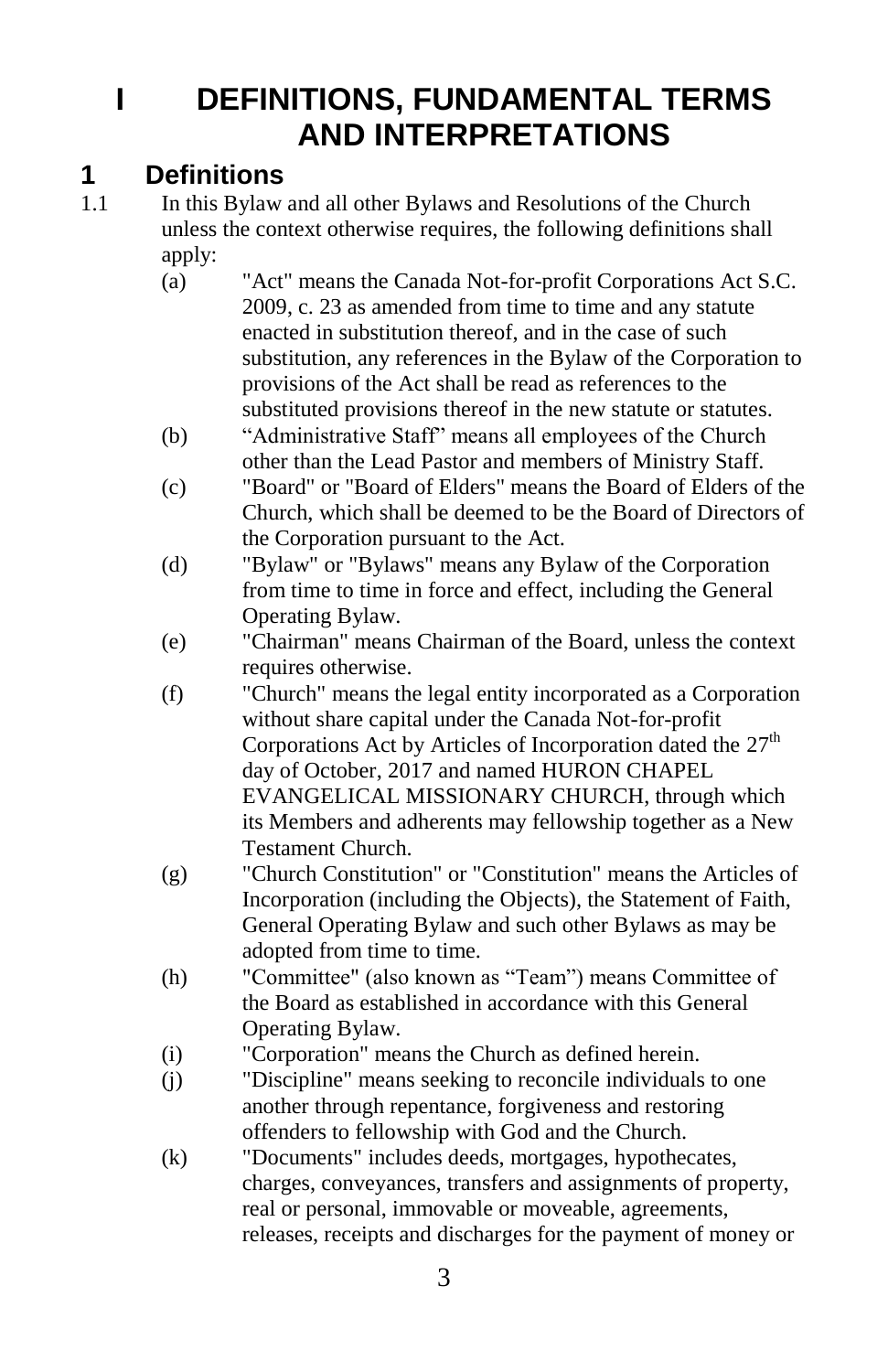other obligations, conveyances, transfer and assignments of shares, bonds, debentures or other securities, all writing, audio recordings, video recordings, photographs, charts, graphs, plans, surveys, books of account and information recorded or stored by means of any device.

- (l) "Elder" (also known as "Director") means a member of the Board of Elders.
- (m) "General Operating Bylaw" means this Bylaw and any other Bylaws of the Church intended to amend or replace the General Operating Bylaw herein.
- (n) "Lead Pastor" means the Lead Pastor of the Church as described herein.
- (o) "Meeting of Members" (or "Meeting" when the context is Members) means any meeting to which Members are called to conduct the business of the Church, including the Annual Meeting and Election Meeting.
- (p) "Member" means a person who has been admitted into Membership in accordance with the Church Constitution.
- (q) "Ministry Staff" means the employees of the church directly engaged in its various ministries, but not those employees whose work is primarily administrative.
- (r) "Objects" means the charitable Objects of the Corporation as contained in the Articles of Incorporation.
- (s) "Officer" means an Officer of the Church as described in Section [27.1](#page-16-3) of this General Operating Bylaw.
- (t) "Person" means an individual person, but does not include corporations, partnerships, trusts, or unincorporated organizations;
- (u) "Policy Statements" and "Policies" mean any Policy Statements adopted pursuant to the Church Constitution from time to time concerning practical applications of Biblical principles, doctrinal considerations and Christian conduct.
- (v) "Resolution" means a Resolution passed by either the Board or Members by a Majority Vote, or such larger proportion of votes as may be required by the Act or this Bylaw.
- (w) "Statement of Faith" means the document of the Church with this title, as from time to time amended.
- (x) "Team Leader" (also known as "Deacon") means a Member of the Church appointed to the position of Team Leader pursuant to the General Operating Bylaw.
- (y) "[Majority] Vote" means more than half of valid votes cast are in favour, abstentions and blank or spoiled ballots being ignored, and "majority" being understood if no other proportion be stated explicitly.
- (z) "\_\_ Vote" (where \_\_ is replaced by some fraction) means at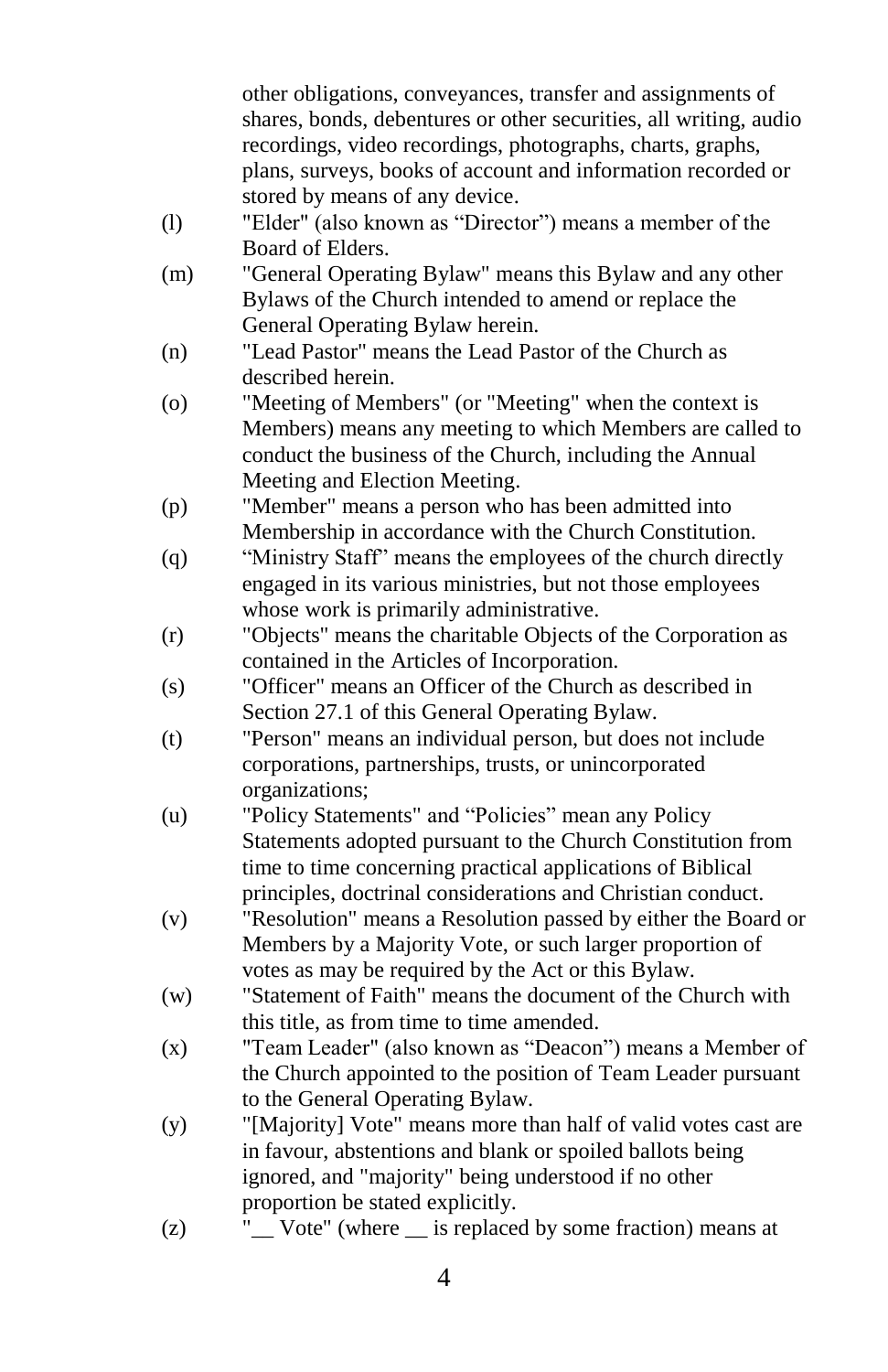least the specified fraction of valid votes cast are in favour, abstentions and blank or spoiled ballots being ignored.

## <span id="page-4-0"></span>**2 Fundamental Terms and Interpretation**

- 2.1 Objects This General Operating Bylaw and any other Bylaws of the Corporation shall be strictly interpreted at all times in accordance with and subject to the Objects contained in the Articles of Incorporation, which for purposes of this General Operating Bylaw are incorporated by reference and made a part hereof. If any of the provisions contained in this General Operating Bylaw are inconsistent with those contained in the Certificate of Continuance or the Act, the provisions contained in the Articles of Incorporation or the Act, as the case may be, shall prevail.
- 2.2 Interpretation In this General Operating Bylaw and all other Bylaws and Resolutions of the Church, unless the context otherwise requires, the following interpretations shall apply:
	- (a) words importing the singular number include the plural and vice versa;
	- (b) words importing the masculine gender include the feminine and neuter genders unless this Bylaw otherwise specifically provides; and
	- (c) words importing or referring to Person or Persons shall include individual persons only and shall specifically exclude corporations, partnerships, trusts and unincorporated organizations.
	- (d) Headings Headings used in this General Operating Bylaw are for convenience of reference only and shall not affect the construction or interpretation thereof.

# **II MEMBERSHIP**

## <span id="page-4-2"></span><span id="page-4-1"></span>**3 Qualification for Membership**

- 3.1 The Members shall be those who have been admitted into Membership and continue as Members in accordance with the Church Constitution.
- <span id="page-4-5"></span>3.2 Any Person shall qualify to be a Member if he or she:
	- (a) Professes faith in Jesus Christ as Lord and Saviour ;
	- (b) Has been baptized as a believer;
	- (c) Has been recommended for Membership by at least one Elder and one other Member;
	- (d) Would not be under the discipline of the Church as set out in Section [31.1,](#page-23-3) if he were a member; and
	- (e) Has completed the procedure for admission into Membership set out in Sectio[n 4.1](#page-4-4) to [4.5](#page-5-1)

## <span id="page-4-3"></span>**4 Admission to Membership**

<span id="page-4-4"></span>4.1 Any person eligible for Membership may initiate an Application for Membership by either a verbal or written request to an Elder or an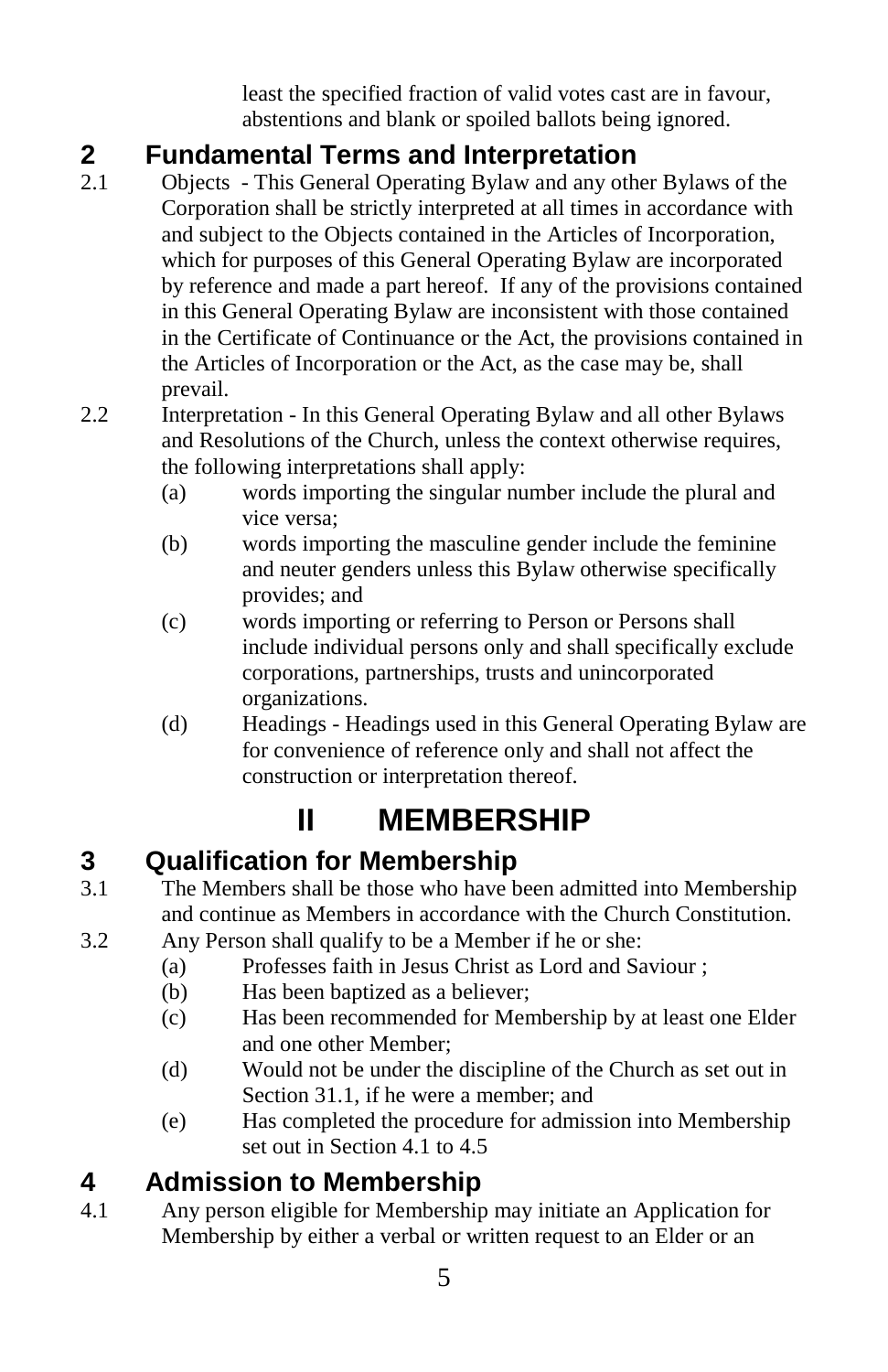employee of the Church.

- 4.2 A Person transferring from another member church of the Evangelical Missionary Church of Canada or any other church may apply for membership in the Church but must satisfy the requirements for admission into membership as set out in Section 4.3.
- 4.3 The applicant shall be required to sign a written Application for Membership, a profession of faith in Jesus Christ as Lord and Saviour, a declaration of acceptance of the basic doctrines of the Church as expressed in the Statement of Faith, and a commitment to adhere to and be subject to the authority of the Church as expressed in the Church Constitution and Policies.
- 4.4 The form of application and the procedures for assessing an application shall be as set out in the Rules for Admission to Membership, established in accordance with Section 51.
- <span id="page-5-1"></span>4.5 Once the Board is satisfied that the applicant fulfils all the qualifications for Membership as set out in Sectio[n 3.2](#page-4-5) herein, and understands and commits to the fundamental tenets of the Christian faith, the Board may in its absolute discretion approve such Person as a Member.
- 4.6 After the Person's application for Membership is approved by Resolution of the Board, then such Person shall immediately be deemed to have become a Member.

## <span id="page-5-0"></span>**5 Privileges, Rights and Duties of Membership**

- 5.1 Membership carries the following duties, privileges and rights:
	- (a) the duty to minister to one another's spiritual needs as part of the Body of Christ;
	- (b) the duty to financially support the work of the Church as the Lord directs and personal circumstances permit;
	- (c) the duty to respect and submit to the spiritual authority and procedures of the Church as expressed in the Church Constitution and Policies;
	- (d) the duty and privilege to participate in Church ministries as the Lord directs and personal circumstances permit to the extent that the Board determines is appropriate from time to time;
	- (e) the privilege to attend all public meetings of the Church, subject to Sectio[n 33.15;](#page-25-0)
	- (f) the duty and privilege to participate in the ordinance of the Lord's Supper subject to I Corinthians 11:27-29;
	- (g) the right to attend, speak and participate at all Meetings of Members; and
	- (h) the right to a single vote either in person or by proxy at all Meetings of Members (if aged 18 or over), unless the Member is under discipline pursuant to Sectio[n 31.1](#page-23-3) or inactive pursuant to section [7.4.](#page-6-2)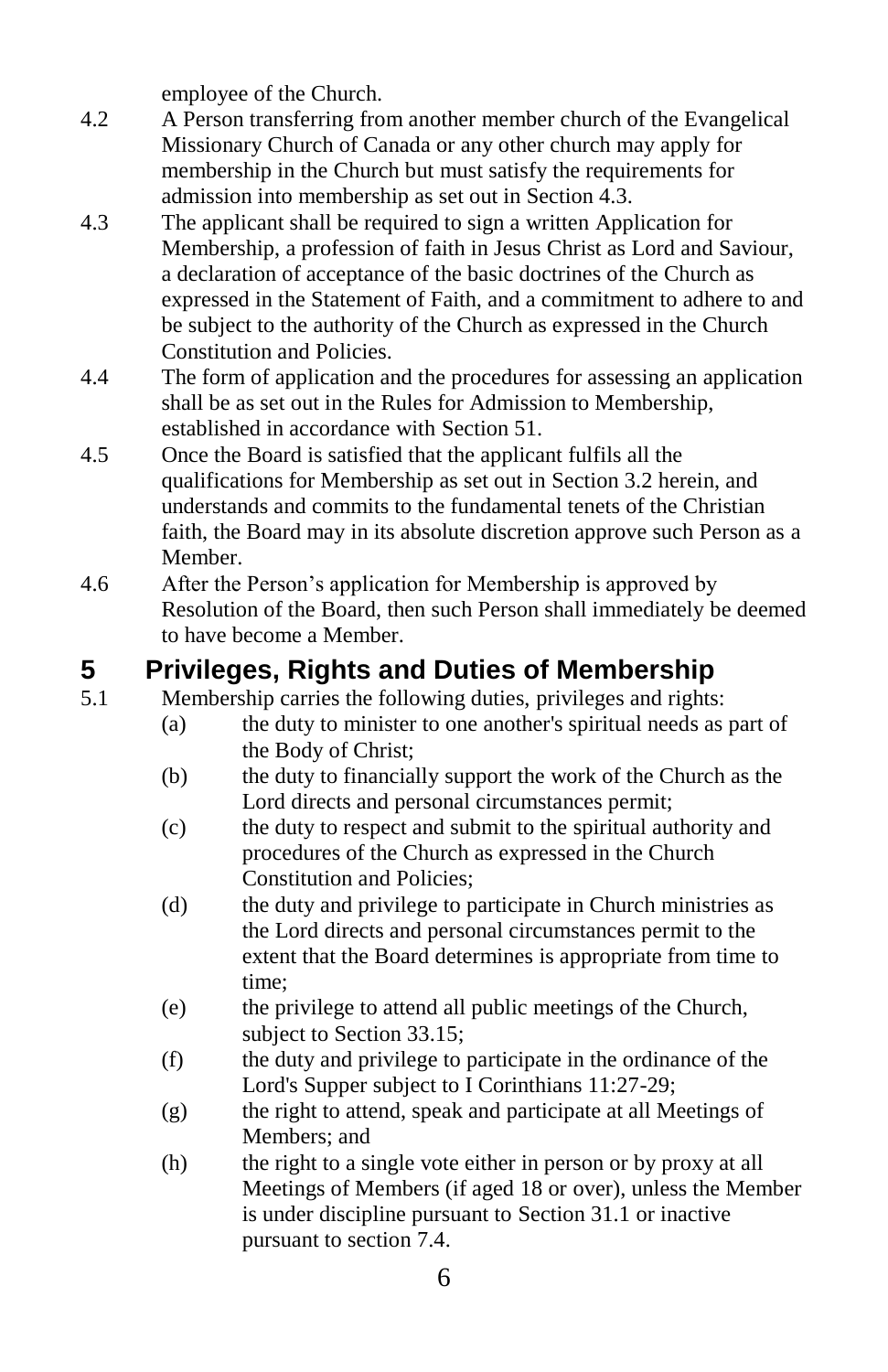5.2 A Member may not transfer his membership to a third party.

#### <span id="page-6-0"></span>**6 Service in the Church**

6.1 Service in the Church is normally restricted to Members. The Board shall establish and maintain Guidelines for Service in the Church, in accordance with Section 51, which shall set out when service may be performed by a non-member.

### <span id="page-6-1"></span>**7 Withdrawal and Removal**

- 7.1 Provided that a Member is not under Discipline of the Church as defined herein, a Member may withdraw at any time as a Member and upon request by a Member, such Member may be given a letter of reference addressed to the church to which the Member is relocating.
- 7.2 Every Person withdrawing as a Member must do so by notification to the Board together with an explanation of the reasons for the request for withdrawal.
- 7.3 Upon receipt of a request for withdrawal as a Member and upon the Board confirming that such Person is not under Discipline of the Church, such Person shall cease to be a Member and shall be deemed to have also resigned from all positions in the Church. If a Member is under the Discipline of the Church, then notwithstanding his or her request for withdrawal, such Person shall continue as a Member and be subject to the authority of the Church as set out in the Church Constitution until such time that the discipline process is complete, after which time such Member is free to withdraw as a Member.
- <span id="page-6-2"></span>7.4 In the event that a Member is habitually absent from the Church for a period of six consecutive months without a reasonable explanation, the Board, in its sole discretion, may place that Person's Membership on the inactive roll, with the result that such Member shall not have the right to vote at Meetings of Members, provided that the Board has first sent written notice by regular or electronic mail to such Person of its intention to place that Person's Membership on the inactive roll.
- 7.5 Any Member may request that his or her name be placed on the inactive roll, which request may be granted by the Board in its absolute discretion.
- 7.6 A Member who is on the inactive roll may request that his or her Membership be reinstated onto the active roll of Members, in which event the Board in its sole discretion shall determine whether such request shall be granted.
- 7.7 In the event that a Member has been on the inactive roll for a period of six months, then that Person's Membership may be terminated by a Resolution of the Board, in which event the Clerk shall thereafter send, or cause to be sent, written notice by regular or electronic mail to such inactive Member at his or her last known address to advise such Person of the termination of Membership. The Member's Membership shall be deemed to have ceased on the date of such Resolution.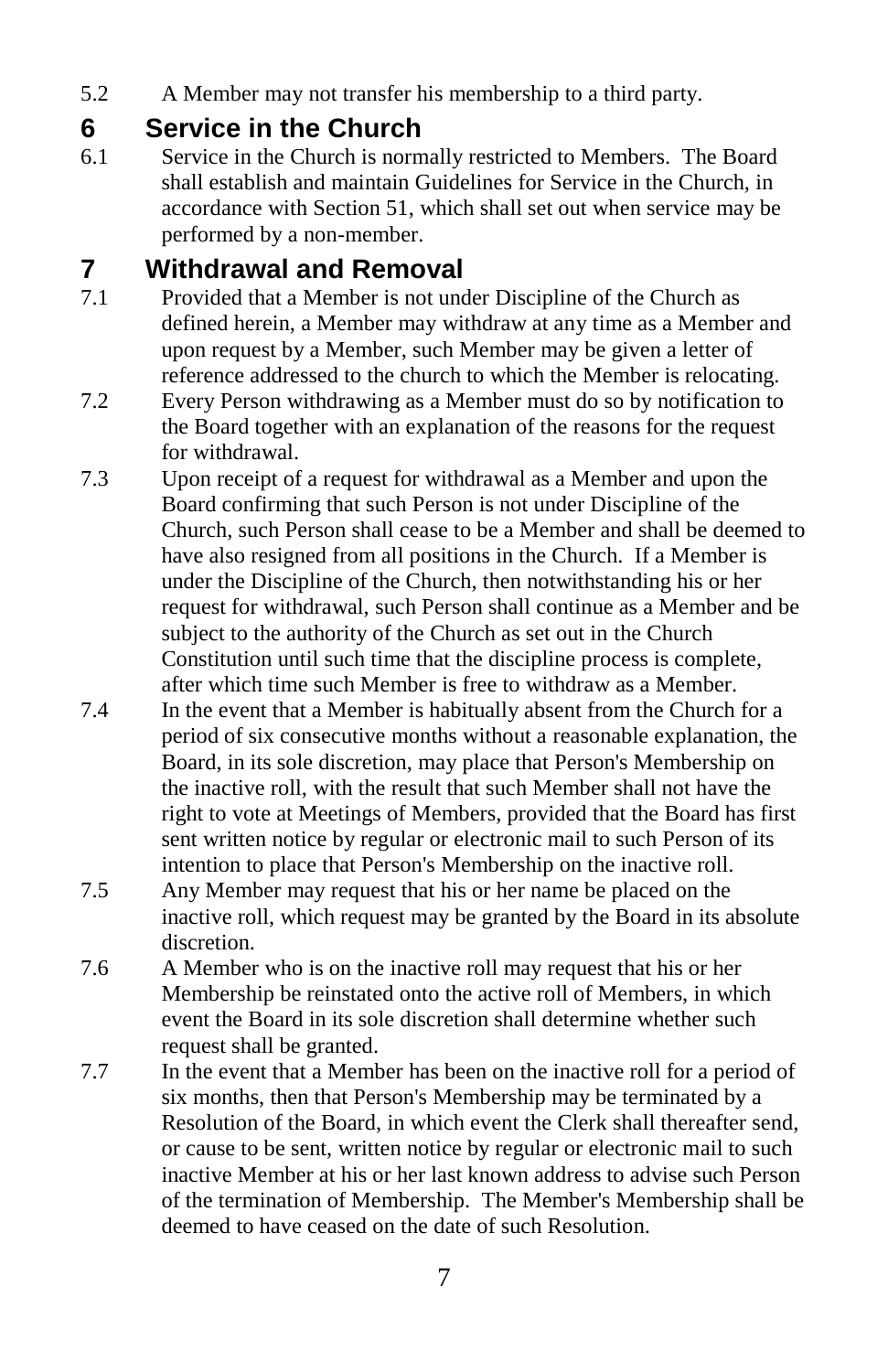## <span id="page-7-0"></span>**8 Membership Record**

<span id="page-7-1"></span>8.1 A record of Members, both active and inactive, shall be kept by the Church Clerk.

## **III BOARD OF ELDERS**

### <span id="page-7-2"></span>**9 Definition of Board of Elders**

- 9.1 The spiritual, administrative and temporal affairs of the Church shall be the responsibility of the Board of Elders. For purposes of the Act, the Board of Elders shall be deemed to be the Board of Directors and in this regard an Elder shall be deemed to be a Director of the Corporation. The Board shall be comprised of the number of directors specified in the Articles of Incorporation or as subsequently determined from time to time by Resolution of the Members.
- 9.2 The Lead Pastor shall be entitled to attend all Board of Elders meetings in an advisory capacity per Section 21.1 (g) and shall be able to fully participate at meetings, but will not have voting privileges.

### <span id="page-7-3"></span>**10 Qualification for Board of Elders**

- <span id="page-7-5"></span>10.1 A male Member in good standing may be considered for election to the Board if he:
	- (a) is over the age of 21;
	- (b) is personally committed to Jesus Christ as Lord and Saviour and gives evidence thereof;
	- (c) has an active involvement within the Church;
	- (d) fulfils the spiritual qualifications of an Elder listed in I Timothy 3:2-7, Titus 1:5-10; and 1 Peter 5:1-5;
	- (e) agrees to submit to the authority of the Church Constitution and current Church Policies;
	- (f) recognizes that membership on the Board is a commitment to humble service, not a position of honour or status, nor a reward for past service;
	- (g) recognizes that membership on the Board is not only an administrative role but shall involve active participation in, and leadership of, ministries of the Church as they are needed; and
	- (h) is not an undischarged bankrupt.

### <span id="page-7-4"></span>**11 Election of Elders**

- 11.1 The Nominating Committee shall recommend candidates for the positions on the Board that will become vacant each year. Nominees for election to the position of Elder shall be nominated by the Board in consultation with the Lead Pastor by a 75% Vote of the Board. These nominations shall be posted at least four weeks prior to the Election Meeting.
- 11.2 Any Member may also nominate a qualified Member by notifying a member of the Nominating Committee, provided that the nomination is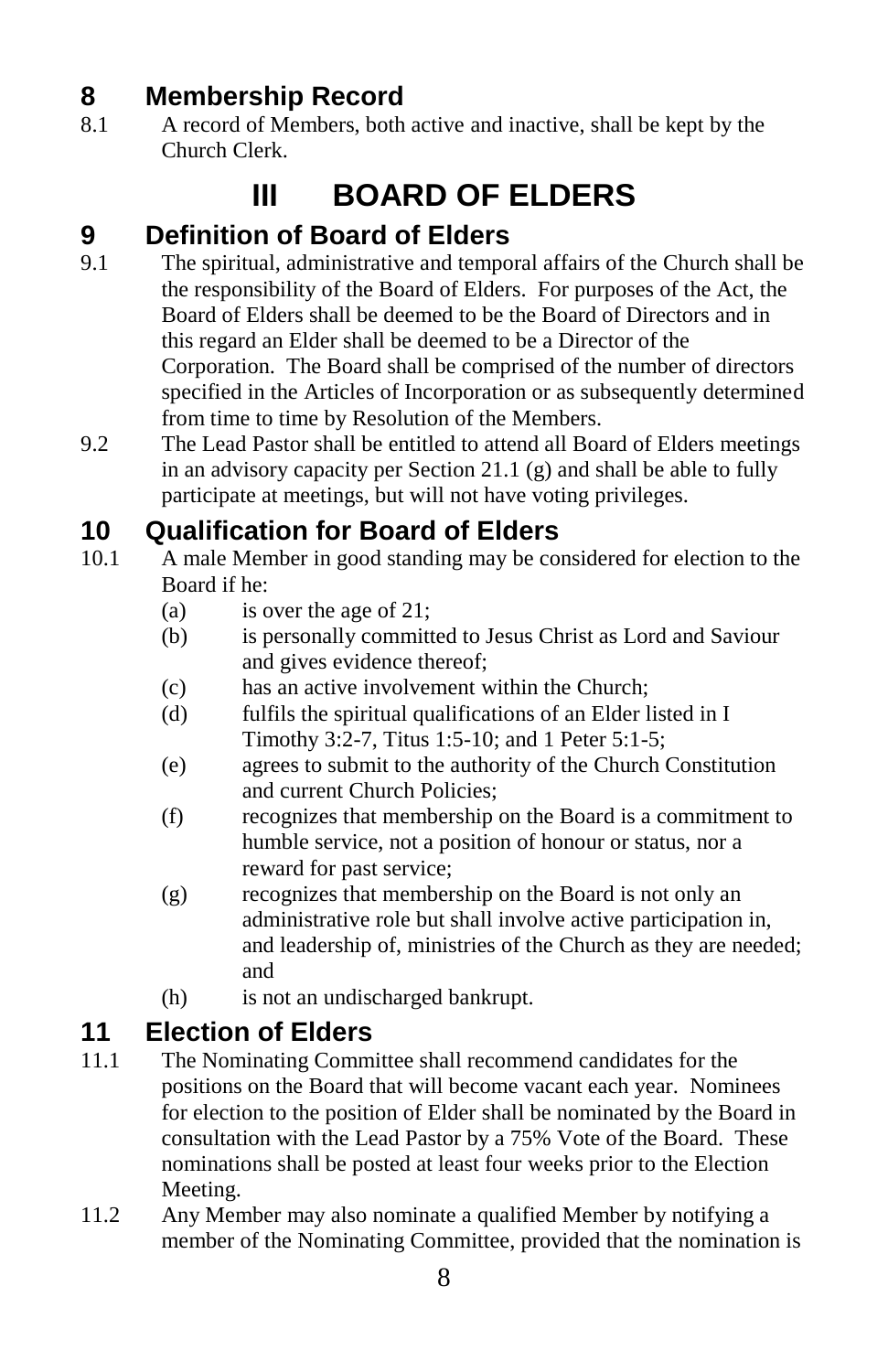agreed to by the candidate and supported by two other Members. Nominations by members must be made by October 31 of each year.

- 11.3 If the number of nominees does not exceed the number of positions to be elected, the nominees may be elected by a Resolution of the Members, at the Election Meeting.
- 11.4 If the number of nominees exceeds the number of positions to be elected, or if any Member requests a ballot, election of the Board shall be by secret ballot. Each Member present at the Election Meeting, or voting by proxy, may vote for a number of candidates up to the number of positions to be elected. The positions will be filled by the nominees receiving the most number of votes, to the point of filling the number of positions to be elected. To be elected a nominee must receive a number of votes equaling at least 75% of the ballots cast. If positions remain vacant after the first ballot, the Members present at the Election Meeting shall determine by Majority Vote if subsequent ballots will be taken.

#### <span id="page-8-0"></span>**12 Term of Elders**

- 12.1 An Elder shall hold office for a term of three years commencing at the start of the next fiscal year following the election, or such shorter term as specified in the nomination. The terms of Elders shall be set so that approximately one third of the terms expire each year.
- 12.2 No Elder shall be elected for more than two consecutive terms unless the Members Vote to permit the Elder to be elected for one additional three-year term or part thereof, if applicable, where the Members believe that extraordinary circumstances warrant such extension of the maximum number of consecutive terms; provided, however, that no further extension for such Elder shall be granted.
- 12.3 Upon the completion of the maximum number of consecutive terms, as set out above, a minimum of a one year absence is required before eligibility for re-election as an Elder is restored.

#### <span id="page-8-1"></span>**13 Authority and Duties of the Board of Elders**

- 13.1 General Authority The Board shall be responsible for the overall affairs of the Church, spiritual, administrative and temporal, and shall make or cause to be made for the Church in its name any kind of contract which the Church may lawfully enter into, save as hereinafter provided, and generally may exercise such other powers and do such other acts and things as the Church is by its Articles of Incorporation.
- 13.2 Specific Authority Without limiting the generality of the foregoing, the Board shall be authorized to carry out the following duties and responsibilities:
	- (a) with the assistance of the Lead Pastor and Ministry Staff, under the authority of Jesus Christ, to oversee the ministry of the Church and serve the spiritual and pastoral needs of the Church;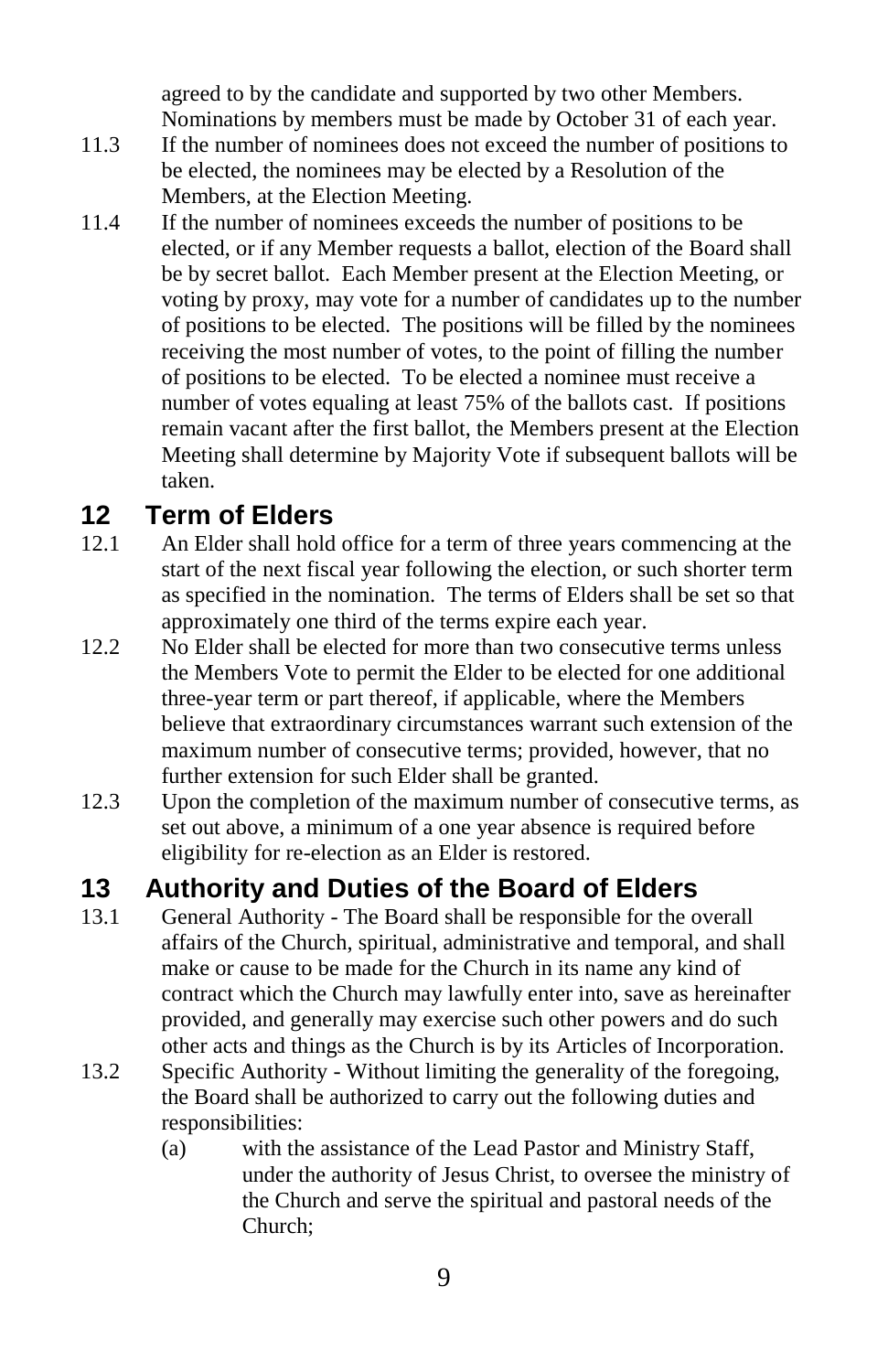- (b) to respect the leadership position of the Lead Pastor and to assist in implementing such ministries and programs as are determined appropriate in support of such spiritual leadership;
- (c) to formulate and recommend Policy Statements, in accordance with Section 43, to the Members in conjunction with the Lead Pastor and to implement those Policy Statements approved by the Members;
- (d) together with the Lead Pastor, to oversee the Discipline of Members, as necessary, in accordance with the procedures set out in the General Operating Bylaw;
- (e) to oversee the day to day administration and operations of the Church and the expenditure of Church funds in general accordance with the approved annual budget referred to in Section 29.2:
- (f) to ensure that Ministry Staff and Administrative Staff are accountable to the Lead Pastor and are followers of the Christian faith, confessing Jesus Christ as their personal Lord and Saviour and agree to be subject to the authority of the Church pursuant to the Church Constitution and the current Church Policies;
- (g) to examine the relationship of the Lead Pastor and Ministry Staff to the Church and to make changes if deemed appropriate;
- (h) to take such steps as are necessary to enable the Church to acquire, accept, solicit or receive legacies, gifts, grants, settlements, bequests, endowments and donations of any kind whatsoever for the purpose of furthering the Objects of the Church;
- (i) to engage Ministry Staff and Administrative Staff, on the recommendation of the Lead Pastor, as it deems necessary from time to time;
- (j) to carry out such other duties and responsibilities as the Members may direct by Resolution from time to time.
- 13.3 Remuneration of Employees The Board shall fix the remuneration of all employees and agents by Resolution, in consultation with the Finance Committee, provided that such remuneration does not exceed the last approved budget of the church. Otherwise such Resolution shall require the approval of the Members before coming into force and effect.
- 13.4 Board Report The Board shall through the Chairman report to the Members at the Annual Meeting. At each Meeting of Members, the Chairman, or other Elder, shall be available to answer any questions by Members and to entertain any motion arising from the floor concerning the proceedings of the Board.
- 13.5 No Remuneration of Elders The Board shall serve without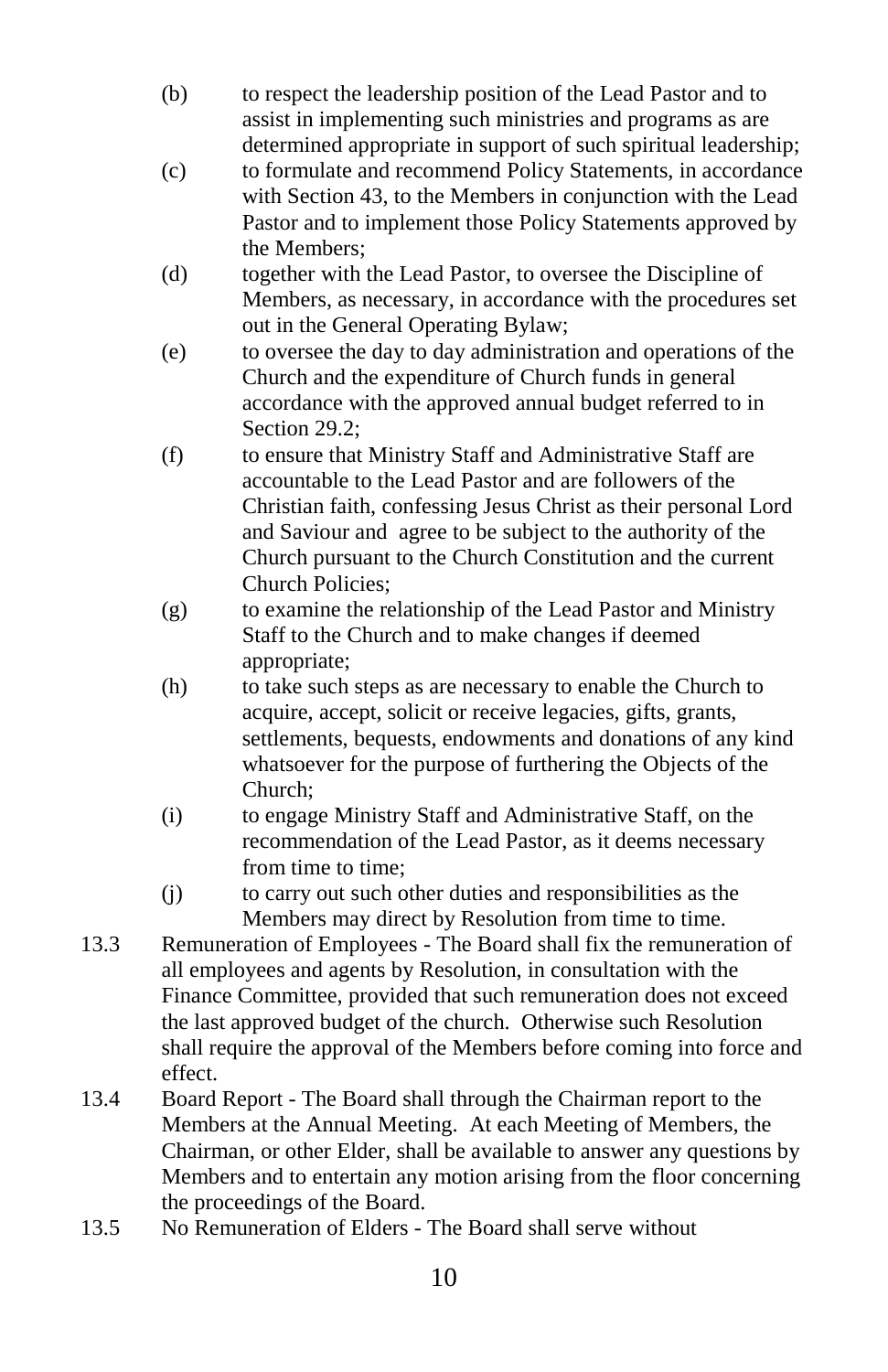remuneration and no Elder shall directly or indirectly receive any profit from his position, nor shall any Elder receive any direct or indirect remuneration from the Church, provided that the Elder may be paid for reasonable expenses incurred by him in the performance of his duties.

13.6 Conflict of Interest - Elders must at all times comply with the Policy concerning Conflict of Interest. Specifically, where an elder is a related person to an employee, agent or individual receiving remuneration either directly or indirectly from the Church (the "Related Person"), the elder shall remove himself from all Board meetings and discussions with respect to the remuneration or discipline of the Related Person.

## <span id="page-10-0"></span>**14 Resignation from Board of Elders**

- 14.1 If his personal circumstances make it difficult for any Elder to devote the necessary time or energy to the work of the Board, then that Elder shall be free to resign from the Board without embarrassment or stigma regardless of the remainder of the term of that Elder.
- 14.2 If for any reason an Elder chooses to resign, then he shall give 30 days written notice, if possible, to the Chairman who in turn shall call it to the attention of the Board who shall then have the power to accept such resignation. Such letter of resignation shall set out the reasons for the departure of the Elder.

#### <span id="page-10-1"></span>**15 Vacancy on Board of Elders**

- 15.1 The position of an Elder shall be automatically vacated if any of the following situations occur:
	- (a) he resigns his position as Elder by delivery of the written resignation to the Chairman and its acceptance by the Board;
	- (b) he no longer fulfils all the qualifications of an Elder set out in Section [10.1;](#page-7-5)
	- (c) he is found to be mentally incompetent or of unsound mind;
	- (d) he ceases to be a Member;
	- (e) he, in the opinion of a two-thirds Vote of the Board, has evidenced unethical or immoral conduct or behaviour that is unbecoming of a Christian contrary to Biblical principles, is no longer qualified to hold the office of Elder for any other reason, or is no longer willing to either comply with, adhere to or submit to the scriptural authority and procedures set out in the Church Constitution and Policies;
	- (f) his position is terminated by Resolution of the Members at a Meeting of Members called for that purpose.
	- (g) he becomes bankrupt;
	- (h) he dies.
- 15.2 If any vacancies should occur for any reason, provided there remains a quorum of Elders, the Board by Resolution may fill the vacancy. The term of the Elder filling the vacancy shall expire on December 31 following the next Election Meeting. Upon the filling of such vacancy,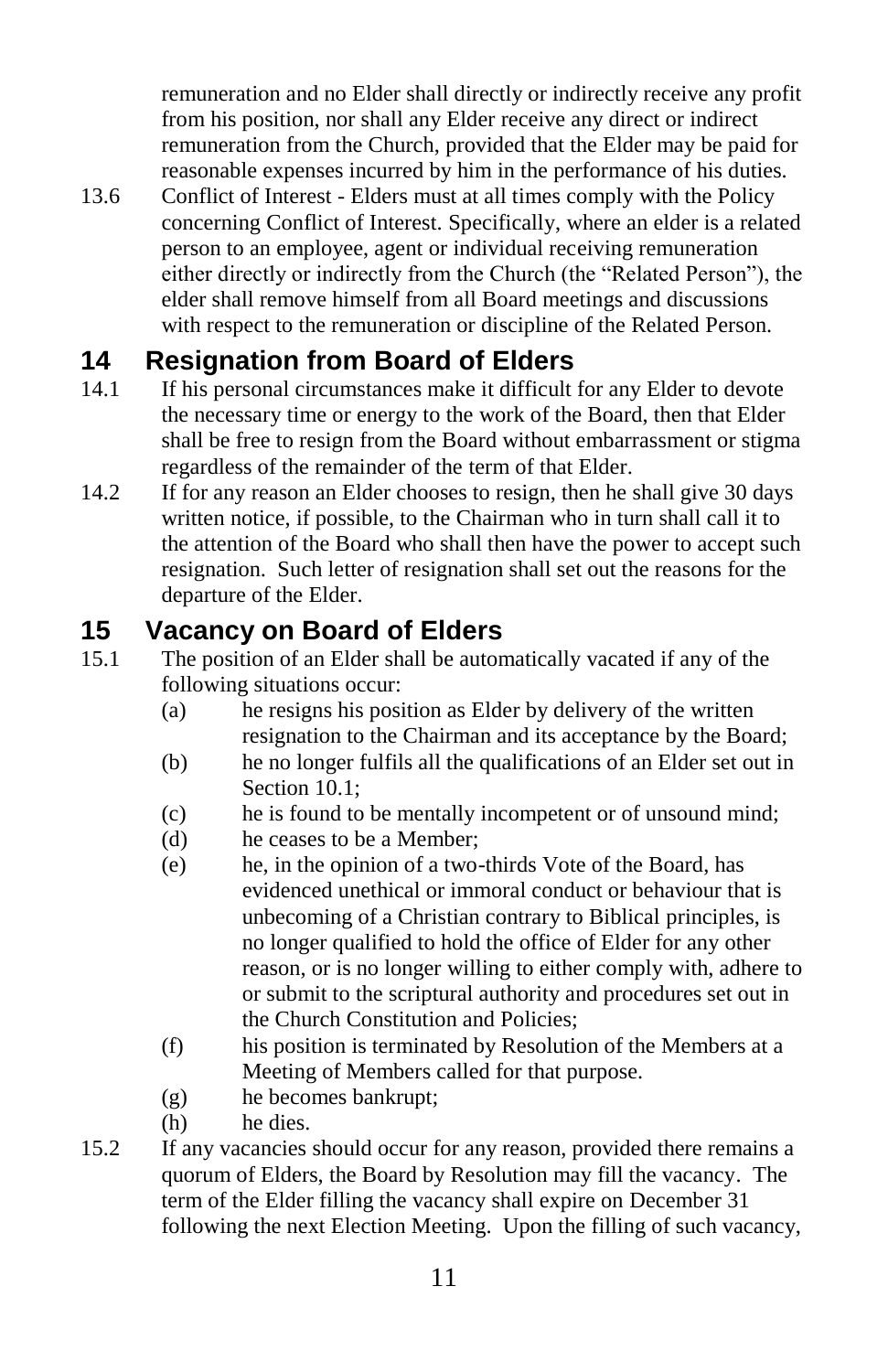the Board shall notify the Members by a notice in the church Bulletin.

### <span id="page-11-0"></span>**16 Board of Elders Meetings**

- 16.1 Regular Meetings Regular meetings of the Board shall be held at such time and place as shall be determined by the Chairman but not less than nine times a year. The dates for the Regular Meetings shall be published in a schedule by the Chairman and distributed to all Elders as soon as practicable after each Election Meeting.
- 16.2 Special Meetings Special meetings of the Board may be called by the Chairman upon written notice or upon written request of any three Elders to the Chairman who shall then give notice of a special meeting of the Board as soon as practicable thereafter.
- 16.3 Notice of Meeting All regular and special meetings of the Board shall be held on 14 days notice by regular or electronic mail to each Elder or at the call of the Chairman upon 24 hours notice in person or by telephone in the event of an emergency.
- 16.4 Waiver of Notice An Elder may waive notice of a meeting of the Board and attendance of any Elder at such meeting shall constitute a waiver of notice of the meeting, except where such person attends a meeting for the express purpose of objecting to the transaction of any business on the grounds that the meeting is not lawfully called.
- 16.5 Omission of Notice The accidental omission to give notice of any meeting of the Board to, or the non-receipt of any notice by, any Elder shall not invalidate any Resolution passed or any proceeding taken at such meeting, provided that no Elder objects to such omission or irregularity.
- 16.6 Quorum A quorum for a meeting of the Board shall be a majority of the members of the Board, but not less than three.
- 16.7 Voting Rights With the exception of the Chairman, who shall vote only in the event of an equality of votes, all members of the Board shall have one vote.
- 16.8 Minutes The Board shall keep written minutes of each meeting. Due to the potentially confidential nature of matters discussed at the Board, the minutes shall not be made public or available for review by Members with the exception of matters dealing with financial considerations which shall be disclosed to a Member upon written request or such other matters upon the unanimous consent of the Board.
- 16.9 Written Resolutions A Resolution in writing, to which all of the members of the Board entitled to vote on the Resolution at a meeting of the Board consent, is as valid as if it had been passed at a meeting of the Board. Consent given by electronic means is as valid as a handwritten signature.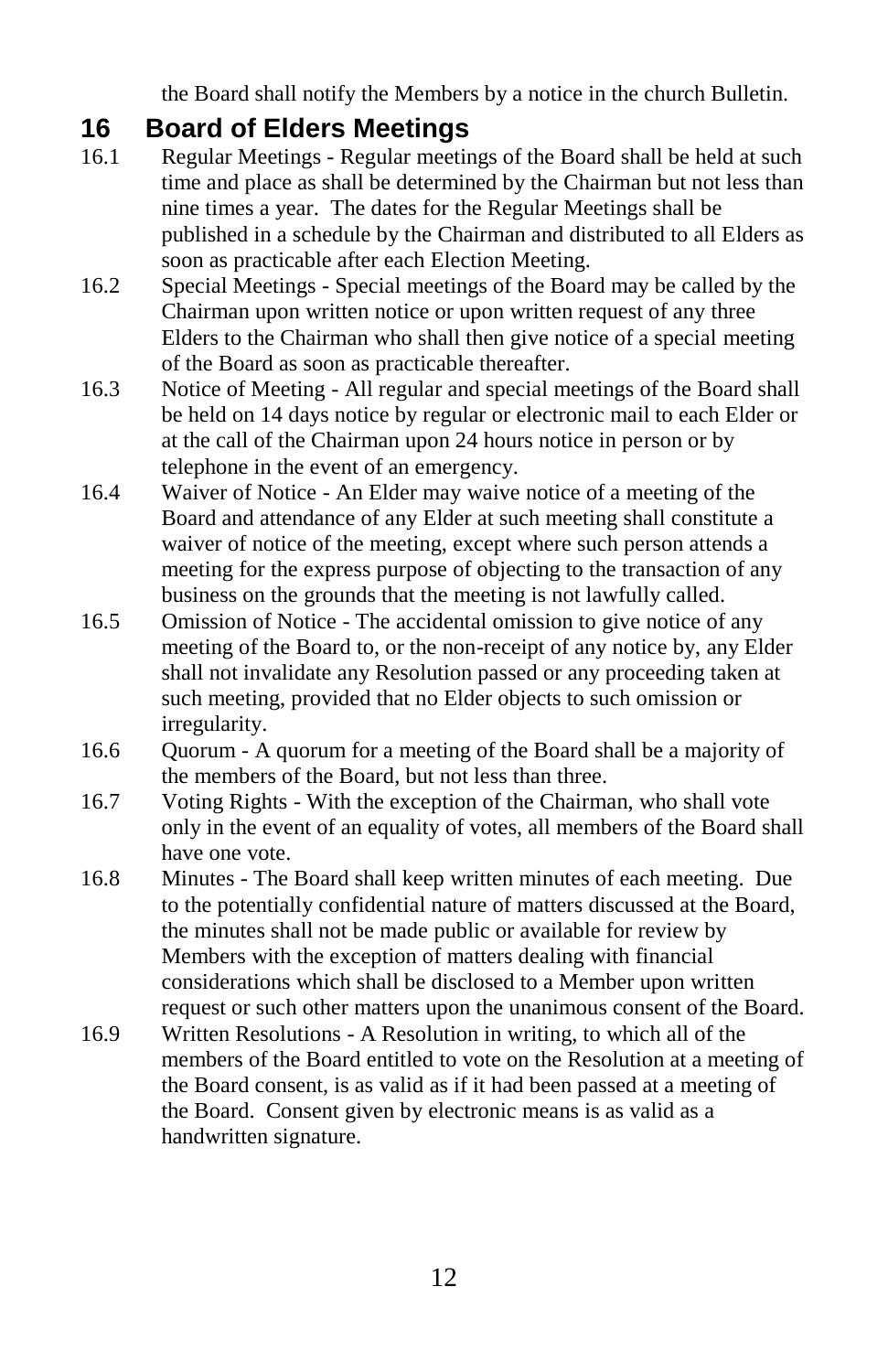# **IV TEAM LEADERS**

## <span id="page-12-1"></span><span id="page-12-0"></span>**17 Qualification of Team Leaders**

- <span id="page-12-5"></span>17.1 Any Member in good standing may be considered for appointment as a Team Leader (also known as "Deacon") if he or she:
	- (a) is actively involved within the Church;
	- (b) fulfils the spiritual qualifications of a Team Leader ("Deacon") as set out in I Timothy 3:8-15;
	- (c) agrees to submit to the Church Constitution and to all current Church's Policies;
	- (d) recognizes that appointment as a Team Leader is a commitment to humble service, not a position of honour or status, nor a reward for past service; and
	- (e) recognizes that Team Leader is not only an administrative role but shall involve active participation in and leadership of the spiritual ministries of the Church as needed.

## <span id="page-12-2"></span>**18 Appointment of Team Leaders**

18.1 Team Leaders shall be appointed by a Resolution of the Board for a term specified in the Resolution. The Chairman shall notify the Members of the appointment by a notice in the church Bulletin.

## <span id="page-12-3"></span>**19 Vacancy of a Position of Team Leader**

- 19.1 The position of a Team Leader shall be automatically vacated if the Team Leader:
	- (a) resigns his or her position as a Team Leader by delivery of a written resignation to the Chairman;
	- (b) no longer fulfils the qualifications of a Team Leader set out in Section [17.1;](#page-12-5)
	- (c) is found to be mentally incompetent or of unsound mind;
	- (d) ceases to be a Member;
	- (e) in the opinion of a 2/3 Vote of the Board, has evidenced unethical or immoral conduct or behaviour that is unbecoming of a Christian contrary to Biblical principles, is unfit to hold office as a Team Leader for any reason, or is no longer willing to either comply with, adhere to or submit to the scriptural authority and procedures set out in the Church Constitution and Policies; or
	- (f) dies.

## <span id="page-12-4"></span>**20 Duties of Team Leaders**

- 20.1 The duties and responsibilities of the Team Leaders are as follows:
	- (a) to lead the team to which he or she has been appointed;
	- (b) to ensure that the duties and ministries of the particular team are carried out in a manner consistent with the Constitution and Policies of the Church;
	- (c) to assist the Board in designing and implementing Church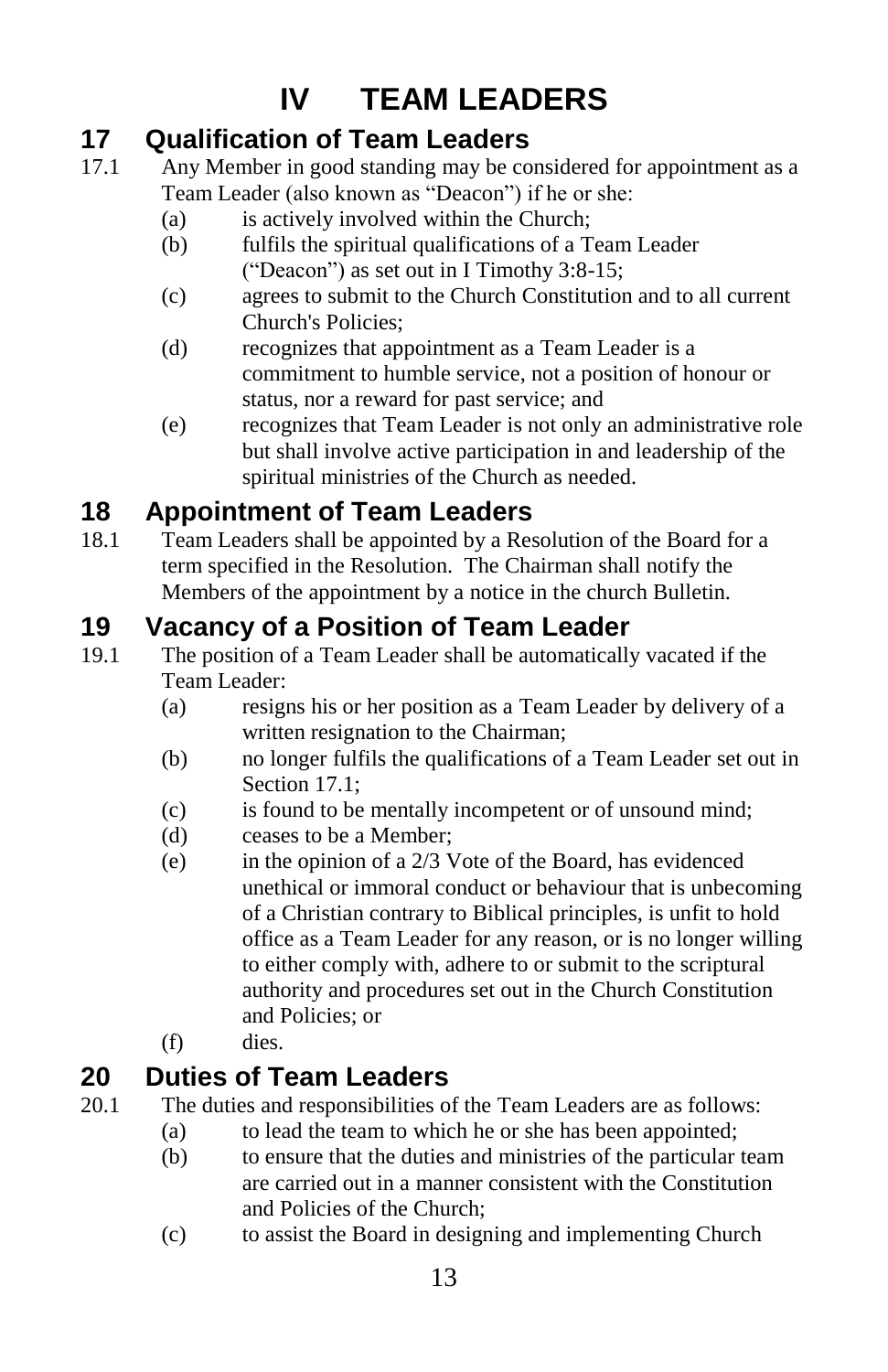ministries and in formulating and implementing Church policies;

- (d) to ensure effective co-operation and integration with the decisions and activities of other teams of the Church;
- (e) to carry out such other duties as the Board and/or Members direct by Resolution from time to time; and
- (f) to be accountable to the Board.

# **V EMPLOYEES**

## <span id="page-13-1"></span><span id="page-13-0"></span>**21 Definition and Duties of the Lead Pastor**

- 21.1 The Lead Pastor shall be a spiritual overseer and shall meet the qualifications for an Elder as set out in Section  $10.1(a)-(g)$ . The duties and rights of the Lead Pastor shall be as follows:
	- (a) the duty to provide spiritual leadership to the Church and to work in conjunction with the Board in implementing such spiritual leadership;
	- (b) the duty to work in conjunction with the Board in formulating and recommending Policy Statements to the Church as may be necessary from time to time;
	- (c) the duty to exercise general supervisory authority over Ministry Staff and Administrative Staff, ;
	- (d) the duty to ensure that his lifestyle does not evidence unethical or immoral conduct or behaviour that is unbecoming of a Christian contrary to biblical principles;
	- (e) the duty to uphold and be subject to the Church Constitution and the current Church Policies;
	- (f) the right to participate without the power to vote in the meetings of each team or to appoint a delegate to a team;
	- (g) the right to receive notification and minutes of all meetings of the Board, to be present and fully participate at all such meetings, provided that the Lead Pastor shall not for the purposes of this Bylaw be considered an Elder nor have a vote at such meetings and shall not be present when the Board is discussing his position, salary or benefits; and
	- (h) such other duties as are from time to time set out in a written job description in consultation with the Board and the Lead Pastor.

## <span id="page-13-2"></span>**22 Definition and Duties of Ministry Staff**

22.1 If the Lead Pastor and the Board by Resolution determine it is necessary, additional Ministry Staff may be called for the purpose of undertaking such ministries as the Lead Pastor and the Board determine are necessary for the Church. However, no one may be added to the staff if doing so would exceed the salary budget by more than \$10,000 on an annualized basis. The duties of such Ministry Staff shall be as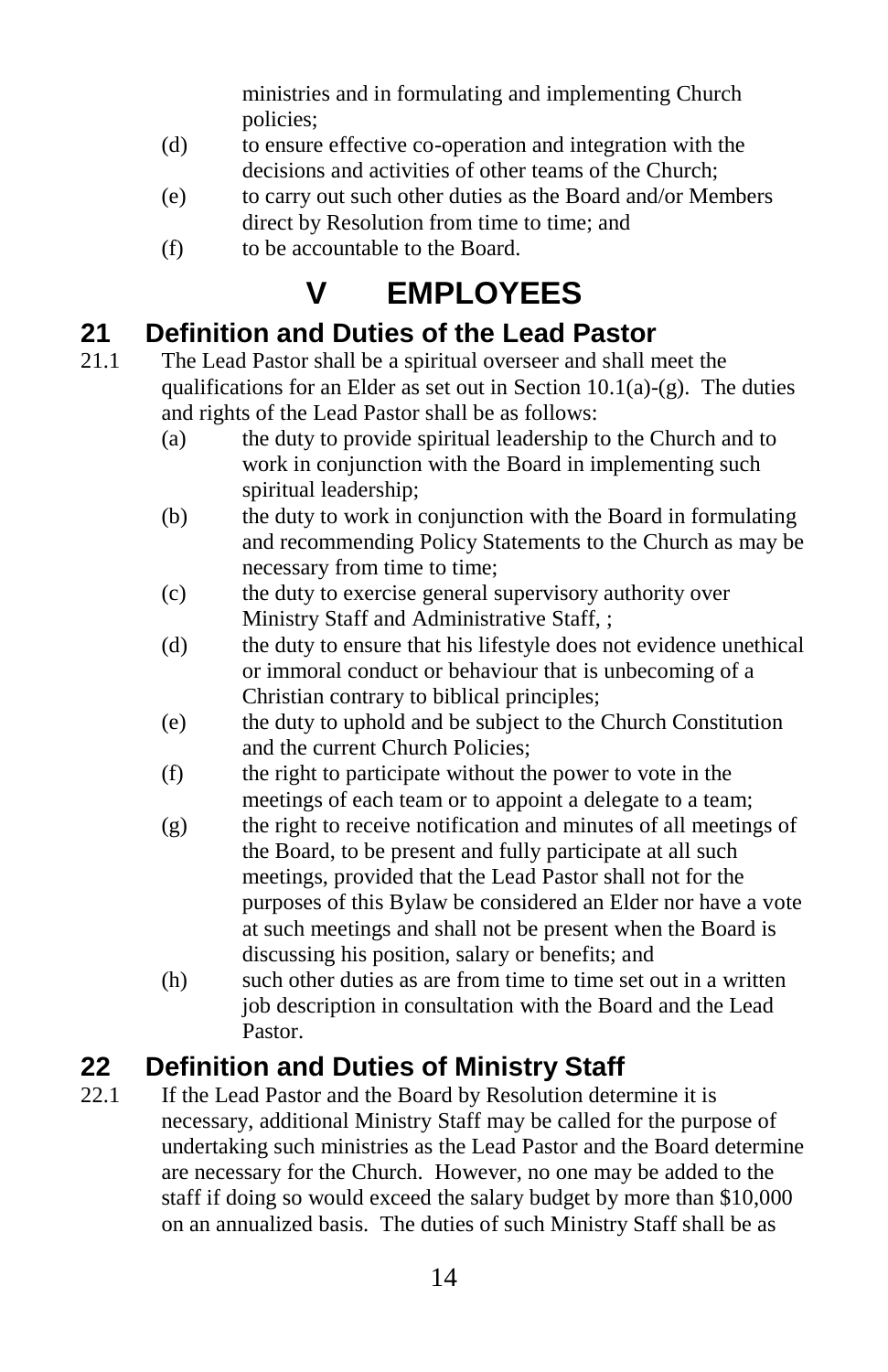follows:

- (a) to fulfil the ministry description established for his or her position by the Lead Pastor and the Board;
- (b) to provide spiritual leadership and to work in conjunction with the Board in implementing such spiritual leadership;
- (c) to work in conjunction with the Board, the Lead Pastor and/or appointed teams in formulating and recommending Policy Statements to the Church as may be necessary from time to time;
- (d) to fulfil the spiritual qualifications for a Team Leader as set out in paragraph [17.1](#page-12-5) herein, provided that if such Ministry position, in the opinion of the Lead Pastor and the Board, includes eldership functions such person shall meet the qualifications for an Elder as set out in Section  $10.1(a)-(g)$ herein, and to ensure that his or her lifestyle and conduct does not evidence unethical or immoral activities or behaviour that is unbecoming of a Christian contrary to biblical principles;
- (e) to be subject to the Church Constitution and the current Church Policies; and
- (f) to be subject to the authority and direction of the Lead Pastor.

## <span id="page-14-0"></span>**23 The Calling of Lead Pastor and Ministry Staff**

- 23.1 Establishment of Pastoral Search Committee Whenever a vacancy occurs in the position of Lead Pastor, a Pastoral Search Committee shall be established.
- 23.2 Composition of Pastoral Search Committee The Pastoral Search Committee shall consist of four Members in good standing. One shall be appointed by the Board and the remaining three shall be elected by the Members at a Meeting called for that purpose.
- 23.3 Duties of Pastoral Search Committee
	- (a) Having first taken into consideration what is in the best interest of the Church as a whole, to search for and interview prospective candidates for the office, and to recommend a candidate to the congregation.
	- (b) To present to the congregation a detailed report on the background and qualifications of the recommended candidate.
	- (c) To officially communicate the call, and negotiate with the approved candidate on behalf of the church.
- 23.4 Term and Removal The Pastoral Search Committee shall remain in effect until such time that the Board determines that its useful purpose has ended. Any member of the Pastoral Search Committee may be removed from such committee by a 2/3 Vote of the Members at a Meeting called for that purpose.
- 23.5 Recommendation As much as possible, the Pastoral Search Committee shall make its recommendation to the Board on a unanimous basis, but where that is not possible, a recommendation to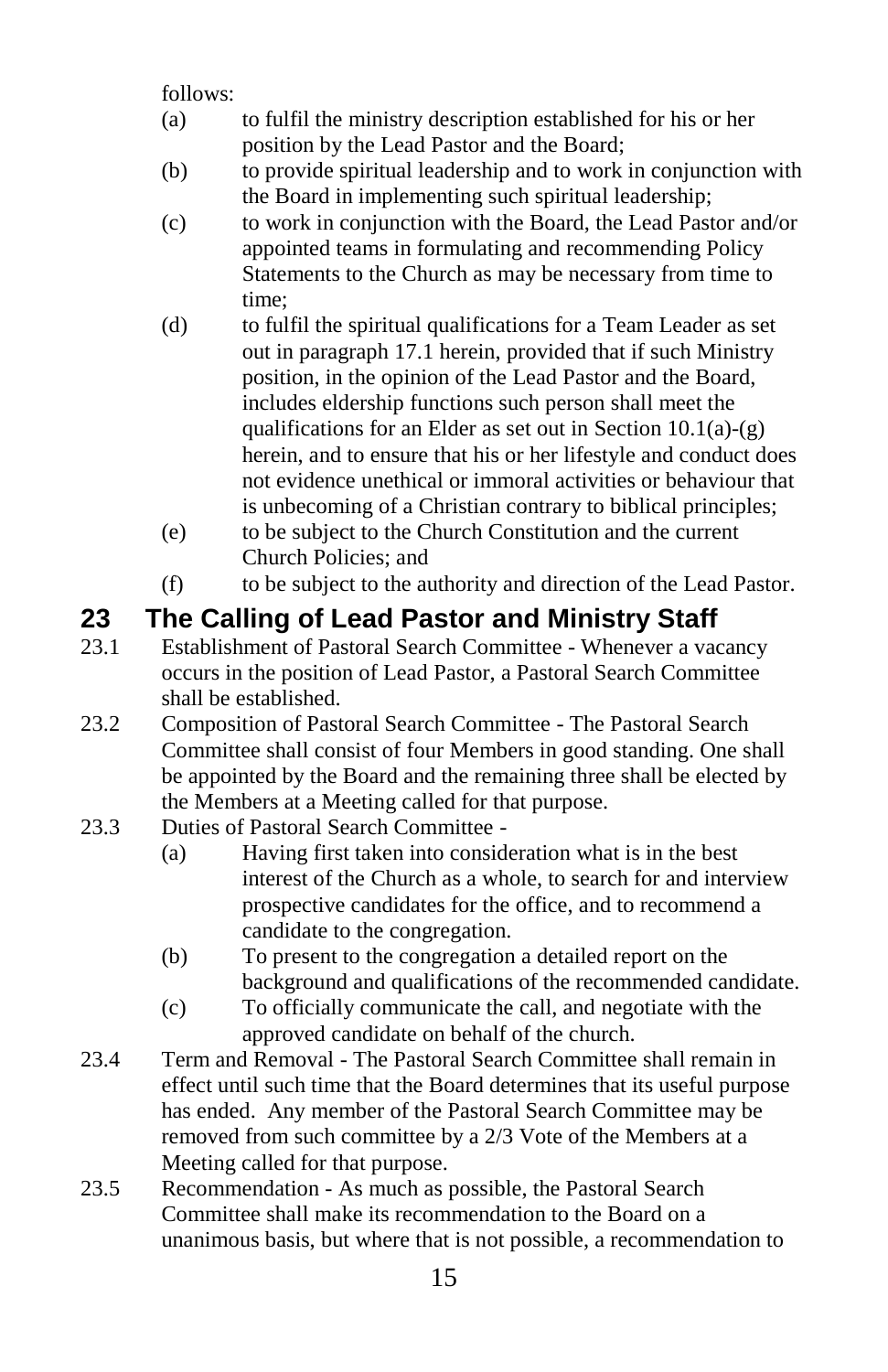the Board may proceed where at least 75 % percent of the members of the Pastoral Search Committee support the recommendation. When the Pastoral Search Committee is prepared to make a recommendation, the recommendation shall be presented to the Board for its approval.

- 23.6 When the Board receives a recommendation from the Pastoral Search Committee, a 75% Vote of the Board shall be required to place a recommendation before the Members. Such recommendation shall be placed before the Members at a Meeting called for that purpose and for voting upon such recommendation.
- 23.7 Vote on Recommendation Only one name for the position of Lead Pastor may be presented to the Members at any one time for consideration. Upon approval by a 80% Vote of Members at the special meeting called for that purpose, a formal call may then be extended to the prospective Lead Pastor. In the event that the recommended name loses an 80% Vote of Members, or in the event that the prospective Lead Pastor does not accept the call, then the Pastoral Search Committee shall resume its function in finding an alternative recommendation to be made to the Members until such time that an acceptable Lead Pastor is found.
- 23.8 Whenever a vacancy occurs in Ministry Staff, the Lead Pastor and Board may establish whatever process they deem appropriate. At a minimum, for a candidate to receive a call to Ministry Staff, he or she must be approved by the Lead Pastor and by a 75% Vote of the Board. The Lead Pastor and the Board may also decide to require the approval of Members by a 75% Vote at a Meeting called for that purpose. Approval of Members is required if the current budget for staff compensation would be exceeded by more than \$10,000 on an annualized basis by calling the candidate.

## <span id="page-15-0"></span>**24 Resignation of Lead Pastor or Ministry Staff**

24.1 If the Lead Pastor or a member Ministry Staff wishes to resign, he or she shall first notify the Board in writing together with an explanation and shall provide no less than 30 days notice prior to the effective date of his or her resignation. Such resignation will be deemed to include a resignation by the employee from all teams as applicable.

## <span id="page-15-1"></span>**25 Removal of Lead Pastor or Ministry Staff**

- 25.1 The Lead Pastor or a member of Ministry Staff may be removed from his or her position with the Church for any reason upon an eighty percent Vote of the Board.
- 25.2 Nothing contained in the said procedure shall preclude the employee from receiving whatever notice or equivalent monetary settlement is legally appropriate in the circumstances, if any. In the event of a disagreement between the Church and the employee concerning the amount of notice or monetary settlement, if any, that is appropriate, then before any legal action is commenced the matter shall first be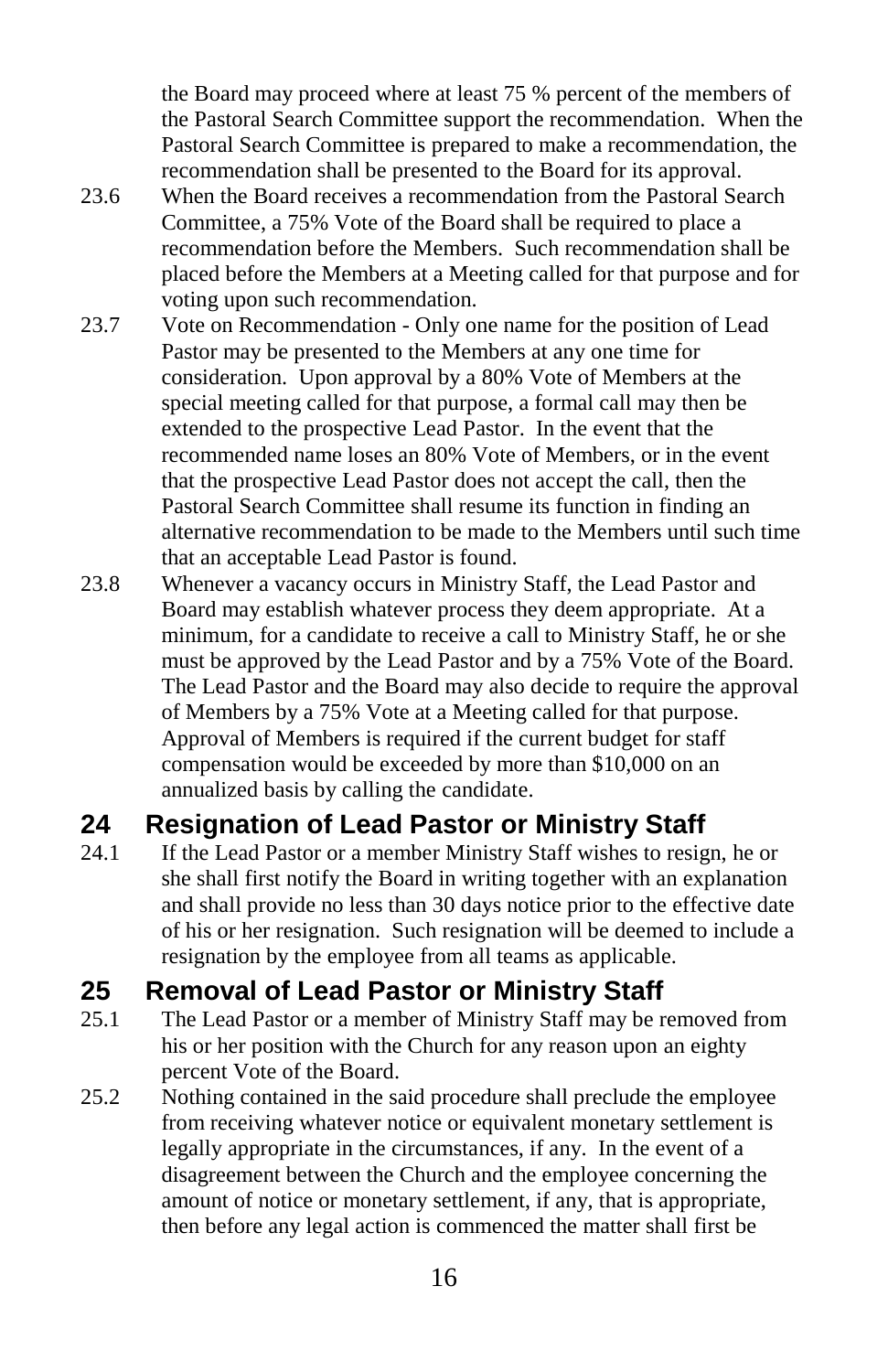referred to a Person or Persons mutually acceptable to the Church and the employee to resolve such dispute in a spirit of conciliation worthy of maintaining a Christian witness to the Church and the community.

25.3 The removal of the employee shall be deemed to constitute his or her removal from all teams as applicable and as a Member unless otherwise agreed by the Board.

#### <span id="page-16-0"></span>**26 Terms of Employment**

- 26.1 All employees shall:
	- (a) be personally committed to Jesus Christ as Lord and Saviour and give evidence thereof; and
	- (b) review and sign an engagement agreement with the Church that provides that the employee recognizes and agrees that employment or permanent contract work with the Church requires that the lifestyle of such employee must not evidence unethical or immoral conduct or behaviour that in the opinion of the Board is unbecoming of a Christian or contrary to biblical principles, and as such, the employee will be subject to the authority of the Church as expressed in the Church Constitution and all Church policies, including provisions dealing with Discipline, in the same manner as if such person is a Member.

# **VI OFFICERS**

### <span id="page-16-2"></span><span id="page-16-1"></span>**27 Officers of the Church**

- <span id="page-16-3"></span>27.1 The Officers of the Church shall be:
	- (a) Chairman;
	- (b) Vice-Chairman;
	- (c) Clerk; and
	- (d) Treasurer.
- 27.2 The Chairman and Vice-Chairman shall be appointed by Resolution of the Elders from among themselves as soon as practicable after the Election Meeting. For the purpose of this Resolution only, the composition of the Board shall be taken as Elders whose terms are continuing and newly elected Elders if the vote takes place between the Election Meeting and the start of the next fiscal year. The outgoing Chairman and Vice-Chairman shall hold office until the appointment of the next Chairman and Vice-Chairman takes effect.
- 27.3 The duties of Chairman shall be those set out as follows:
	- (a) to call all meetings of the Board and the Members;
	- (b) to preside at all such meetings as the Chairman;
	- (c) to ensure the fairness, objectivity and completeness occurring at such meetings;
	- (d) to seek prayerfully the guidance of God in all matters of the Church;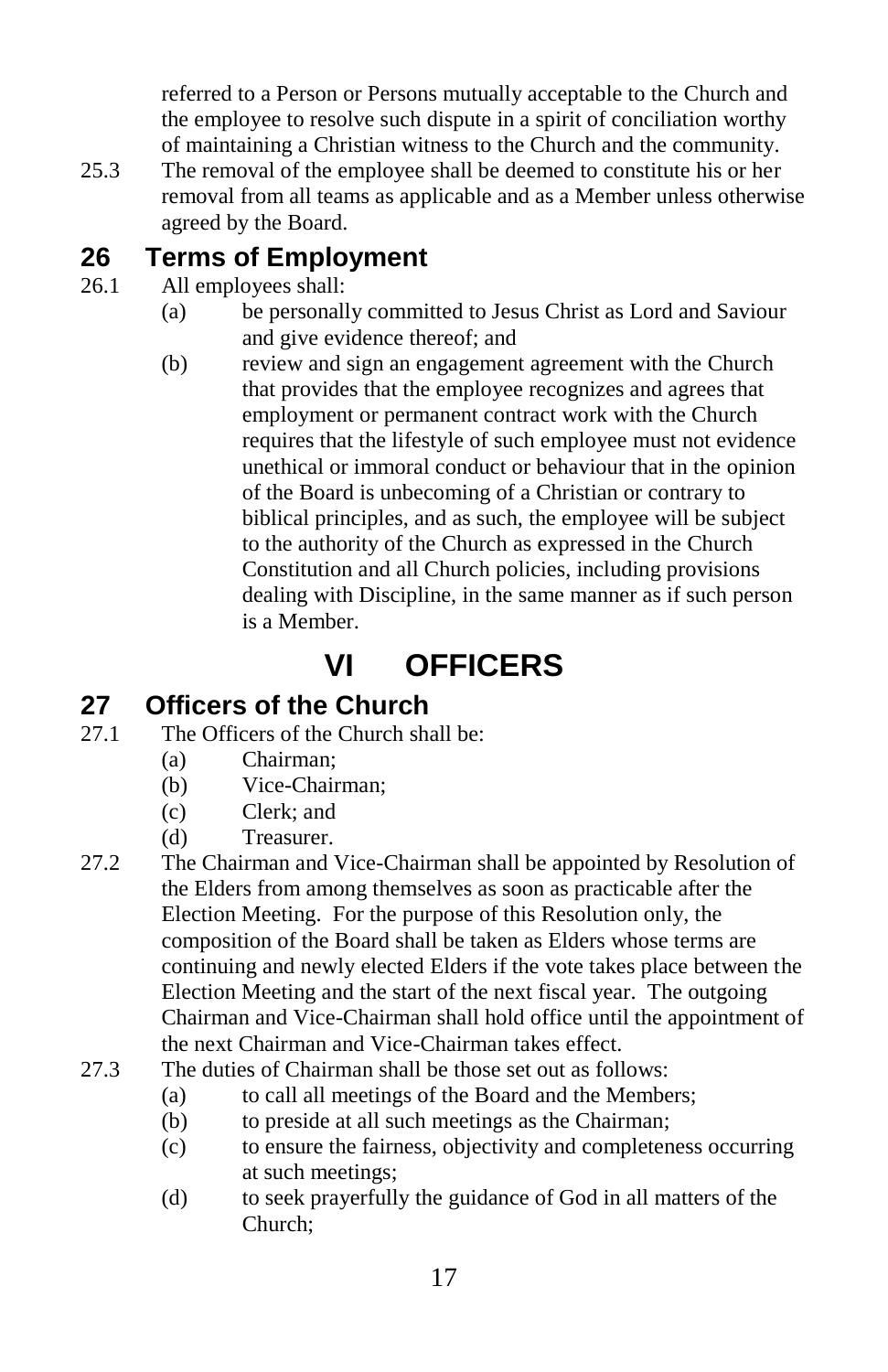- (e) to vote only when a deciding vote is necessary at any meeting of the Board;
- (f) to ensure that all directives and Resolutions of the Board are carried into effect; and
- (g) to carry out such other duties as are directed from time to time by a Resolution of the Members or the Board.
- 27.4 In the event that the Chairman is not able to fulfill his duties, then the Vice-Chairman shall exercise all of the authority and comply with all of the obligations of the Chairman.
- 27.5 Election and Term of Clerk and Treasurer:
- 27.6 (a) The Clerk shall be elected as required at the Election Meeting for a two-year term beginning January 1 of the next year. The Board shall ensure that at least one Member is nominated for the position to be elected. Any three Members may also nominate a candidate by notifying a member of the Nominating Committee by October 31, subject to the approval of the nominee. If there is only one candidate for an office, the election shall be by a Resolution of the Members. If there is more than one nominee for an office, the election for that office shall be by secret ballot.
- 27.7 (b) The Treasurer shall be elected as required for a two-year term beginning July 1. The Board shall ensure that at least one Member is nominated for the position to be elected. Any three Members may also nominate a candidate by notifying a member of the Nominating Committee by April 30, subject to the approval of the nominee. If there is only one candidate for an office, the election shall be by a Resolution of the Members. If there is more than one nominee for an office, the election for that office shall be by secret ballot."
- 27.8 The Clerk as the secretary of the Corporation, shall satisfy the qualifications for Team Leader as set out in Section [17.1,](#page-12-5) and shall:
	- (a) ensure the recording of all of the business of Meetings of Members;
	- (b) ensure that all correspondence on behalf of the Church arising out of such Meetings is completed;
	- (c) attend meetings of the Board upon request of the Board;
	- (d) be the custodian of the seal of the Church which he or she shall deliver only when authorized by Resolution of the Board to do so and to such Person or Persons as may be named in the said Resolution;
	- (e) be the custodian of all papers and documents of the Church;
	- (f) give notice all Meetings of Members in accordance with procedures set out in the Constitution;
	- (g) keep a record of Members, both active and inactive;
	- (h) carry out such other duties from time to time as deemed necessary by the Board or by the Members; and
	- (i) file such reports as governments may require from time to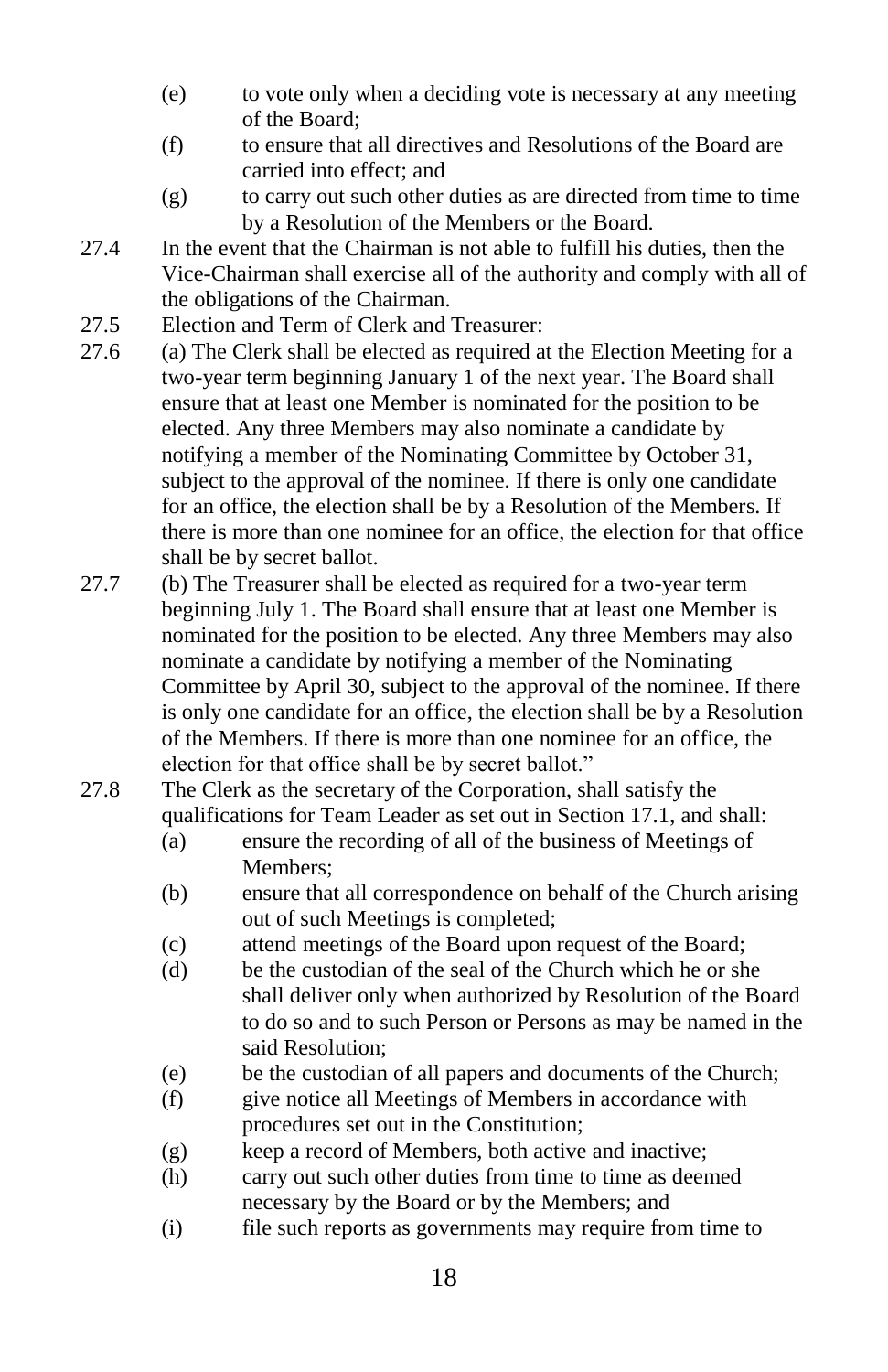time.

- 27.9 In his or her absence, the duties of the Clerk shall be performed by an Elder or Team Leader designated by the Board.
- 27.10 The Treasurer shall satisfy the qualifications for Team Leader as set out in Section [17.1,](#page-12-5) and shall:
	- (a) be responsible for the disbursing of monies on behalf of the Church;
	- (b) ensure an accurate cheque register is kept;
	- (c) have authority to sign cheques on behalf of the Church;
	- (d) ensure payroll records are maintained and provide for the withholding, remitting and reporting of taxes and contributions as required by law;
	- (e) ensure accounts payable records are maintained;
	- (f) ensure that all accounts and authorized expenses are paid by cheque whenever practical and possible;
	- (g) invest funds belonging to the Church as directed by the Board;
	- (h) be responsible for the collection of monies received by the Church;
	- (i) ensure that monies received by the Church are deposited into the proper bank accounts;
	- (j) ensure that proper accounts are kept of all monies received by the Church and that full and accurate accounts are kept of all assets, liabilities, receipts and disbursements of the Church including the following:
		- (i) recording the Church income and receipts;
		- (ii) recording the Church fund disbursements;
		- (iii) preparation of monthly bank reconciliations; and
		- (iv) preparation of monthly financial statements.
	- (k) ensure that accurate and confidential records are kept of all contributions made through envelopes to the general, building and other funds of the Church as exist from time to time;
	- (l) ensure that accurate income tax receipts are issued to donors;
	- (m) ensure that no Elder receives any remuneration from the Church unless such monies are for purposes of reimbursing such Person for legitimate expenses incurred on behalf of the Church;
	- (n) attend meetings of the Board upon request of the Board;
	- (o) not be an Elder;
	- (p) carry out such other duties as directed from time to time by Resolution of the Board or the Members; and
	- (q) ensure timely filing of such financial reports as governments may require.
- 27.11 In his or her absence, the duties of the Treasurer shall be performed by such other Member designated by the Board.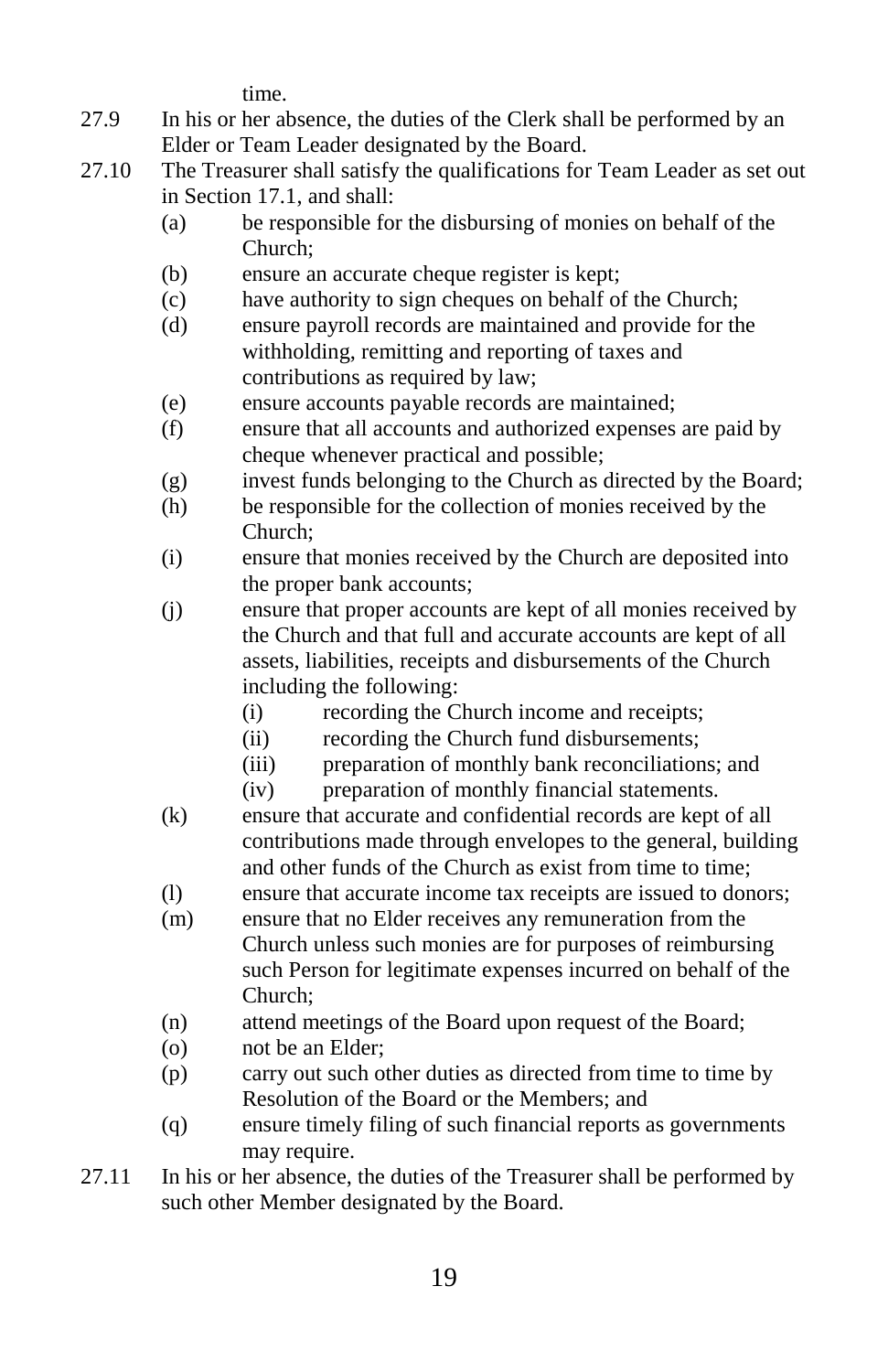## **VII PROTECTION AND INDEMNITY**

#### <span id="page-19-1"></span><span id="page-19-0"></span>**28 Protection and Indemnity to Team Leaders, Elders, Pastor and Officers**

28.1 Protection of Elders, Team Leaders, Officers, and Others - Except as otherwise provided in the Act, no Elder, Team Leader, Officer or employee of the Church shall be liable for the acts, receipts, neglects or defaults of any other Elder, Team Leader, Officer or employee of the Church or for any loss, damage or expense happening to the Church through the insufficiency or deficiency of title to any property acquired by the Church or for or on behalf of the Church or for the insufficiency or deficiency of any security in or upon which any of the moneys of or belonging to the Church shall be placed out or invested or for any loss or damage arising from the bankruptcy, insolvency or tortious act of any Person including any Person with whom or which any moneys, securities or effects shall be lodged or deposited or for any loss, conversion, misapplication or misappropriation of or any damage resulting from any dealings with any moneys, securities or other assets belonging to the Church or for any other loss, damage or misfortune whatever which may happen in the execution of the duties of the Elder, Team Leader, Officer or employee's respective office or trust or in relation thereto unless the same shall happen by or through such Person's willful neglect or default. No Elder, Team Leader, Officer or employee of the Church shall be under any duty or responsibility in respect of any contract, act or transaction whether or not made, done or entered into in the name or on behalf of the Church, except such as shall have been submitted to and authorized or approved by the Board. 28.2 Indemnity to Elders, Team Leaders, Officers, and Others - Every Elder, Team Leader, Officer, employee, Member, or person (with "person" in this Section to include corporations, partnership, joint ventures, sole

- proprietorships, unincorporated associations, and other forms of business organizations) who has undertaken or is about to undertake any liability on behalf of the Church, its heirs and assigns, will respectively be indemnified and saved harmless out of the funds of the Church from and against:
	- (a) all costs, charges and expenses which such Elder, Team Leader, Officer, employee, Member, or person sustains or incurs in or about any action, suit or proceeding which is brought, commenced or prosecuted against him or her in respect of any act, deed, matter or thing whatsoever, made, done or permitted by him or her, in or about the execution of his office or in respect of any such liability, except such costs, charges or expenses as are occasioned by their own willful neglect or default;
	- (b) all other costs, charges and expenses which he sustains or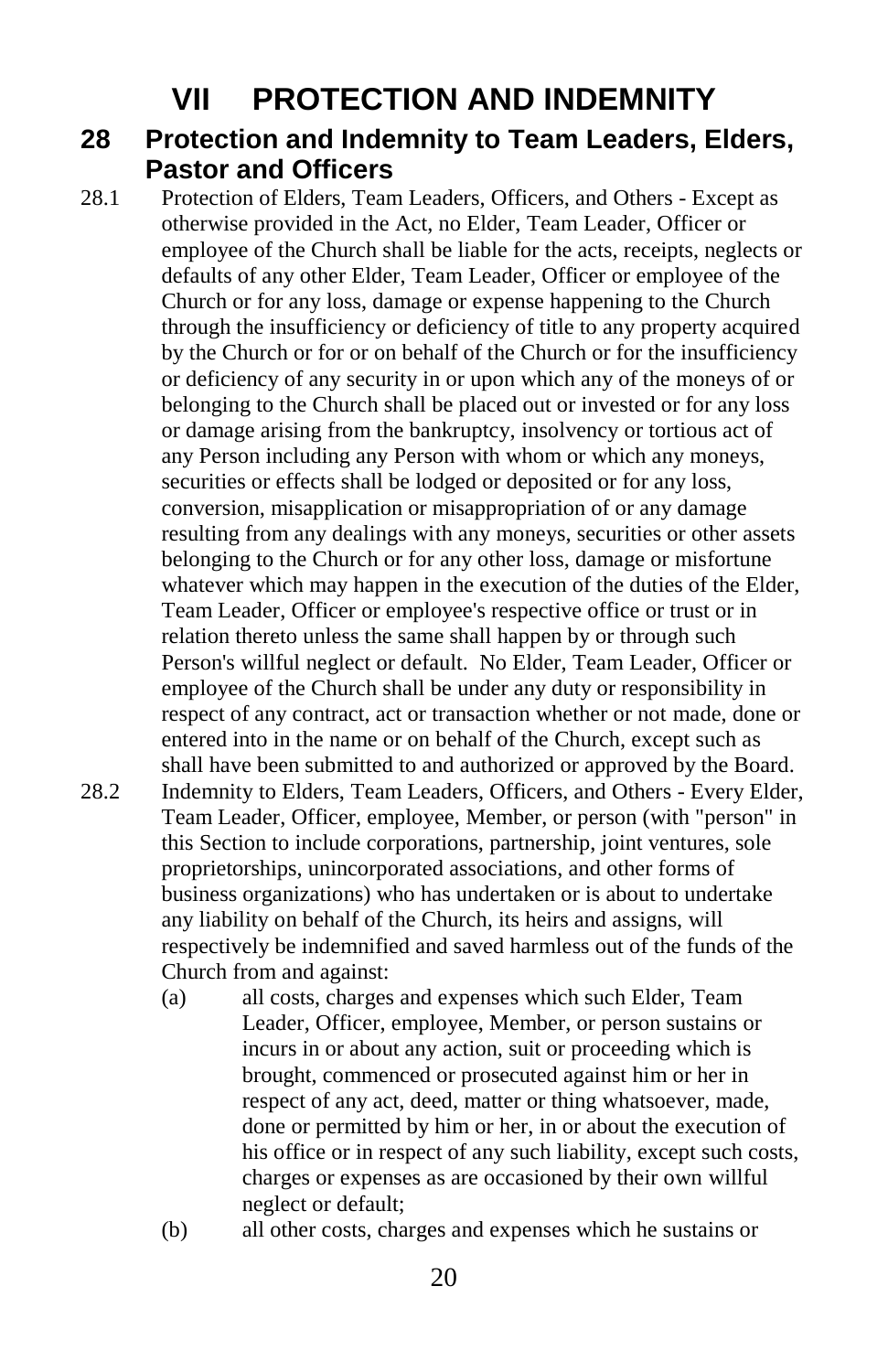incurs in or about or in relation to the affairs thereof, except such costs, charges or expenses as are occasioned by his own negligence, neglect or default.

28.3 The Church may also indemnify any such persons as described above in such other circumstances as the Act or law permits or requires. Nothing in this Bylaw shall limit the right of any person entitled to indemnity to choose indemnity apart from the provision of this Bylaw to the extent permitted by the Act or law.

# **VIII MEETINGS OF MEMBERS**

### <span id="page-20-1"></span><span id="page-20-0"></span>**29 Meetings of Members**

- 29.1 Annual Meeting There shall be an annual Meeting of Members at such time and place determined by the Board to be no later than six months following each fiscal year end. The purpose of the Annual Meeting will be to do the following:
	- (a) review and approve, if acceptable, the financial statements for the immediately preceding year, including the Auditor's report thereon;
	- (b) appoint the Auditors for the upcoming year;
	- (c) approve the proposed budget for the current fiscal year;
	- (d) consider the Annual Report of church ministries; and
	- (e) transact any other necessary business.
- 29.2 Election Meeting An election Meeting of Members shall be held at such time and place as determined by the Board, prior to the beginning of each fiscal year, to do the following:
	- (f) elect Elders as required for the next fiscal year;
	- (g) elect the Clerk and Treasurer as required for the next fiscal year; and
	- (h) transact any other business.
- 29.3 Other Meetings At the request of a majority of the Board, or upon the request of the lesser of ten Members and 5% of Members, other meetings of the Members shall be called by the Chairman within 21 days of the request.
- <span id="page-20-2"></span>29.4 Notice of Meeting - Notice of all Meetings of Members (Annual, Election and other) shall be given by electronic or regular mail to each Member eligible to vote at least 21 days in advance of the Meeting. The notice for all Meetings of Members shall include the date, time, place and purpose of the meeting and shall contain sufficient information to permit the Member to form a reasoned judgment on the decision to be taken, and shall include the text of motions to be presented. Notice of each Meeting of Members must remind the Member that the Member has the right to vote by proxy.
- 29.5 Waiver of Notice A Member may waive notice of a Meeting of Members and attendance of any such Person at a Meeting of Members shall constitute a waiver of notice of the Meeting, except where such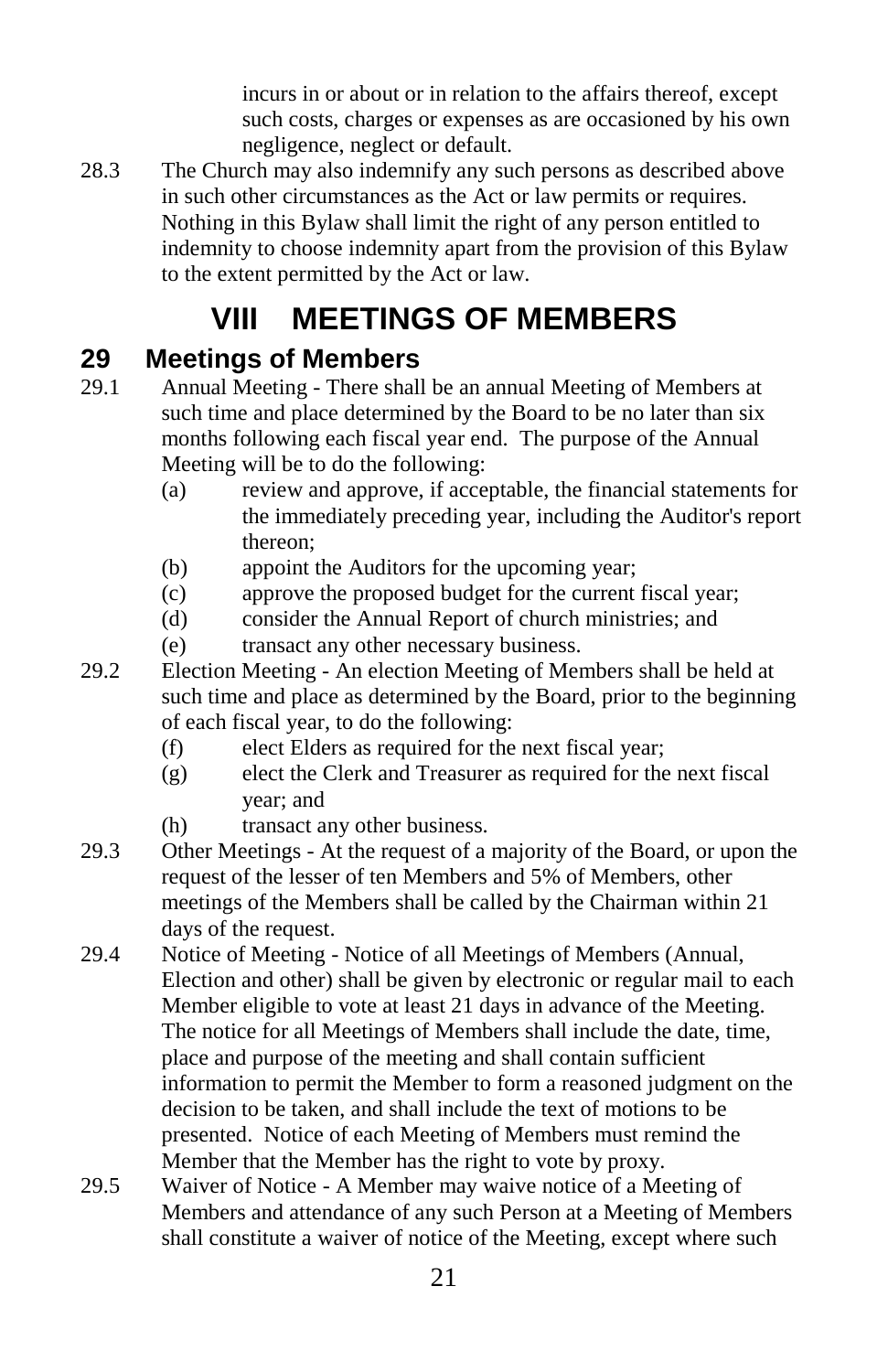Person attends a Meeting for the express purposes of objecting to the transaction of any business on the grounds that the meeting is not lawfully called.

- 29.6 Omission of Notice The accidental omission to give notice of any Meeting of Members or any irregularity in the notice of any such meeting or the non-receipt of any notice by any Member or by the auditor or the Corporation shall not invalidate any Resolution passed or any proceedings taken at any Meeting of Members, provided that no Member objects to such omission or irregularity.
- 29.7 Quorum A quorum for a Meeting of Members shall be 33% of Members who are on the active list, who are of voting age and whose right to vote has not been terminated. Members present in person or by proxy count toward quorum. No business shall be transacted at any Meeting of Members unless the requisite quorum is present at the opening of the Meeting. If a quorum is not present at the time appointed for a Meeting of Members or within such reasonable time thereafter as the Members present may determine, the Members may by Resolution adjourn the meeting to a fixed time and place but may not transact any other business and the provisions of paragraph [29.4](#page-20-2) with regard to notice shall apply to such adjournment.
- 29.8 Chairman The Chairman (or in his absence the Vice-chairman, or in his absence a designate appointed by the Board by Resolution) shall act as Chairman of Meetings of Members and shall only be entitled to vote in the event of an equality of votes (in which event the Chairman, or acting Chairman as the case may be, shall have the casting vote), or in the event of a secret ballot.
- 29.9 Voting Procedure Every question submitted to any Meeting of Members shall be decided by a show of hands, except where a secret ballot is provided for or requested as stated below. In the case of an equality of votes, the Chairman of the Meeting shall have the casting vote. At any Meeting unless a secret ballot is provided, a declaration by the Chairman that a motion has been carried or carried unanimously or by a particular majority or lost or not carried by a particular majority shall be conclusive evidence of the fact. A secret ballot may be held either upon the decision of the Chairman or upon request of any Member and shall be taken in such manner as the Chairman directs. The result of a secret ballot shall be deemed to be the decision of the meeting at which the secret ballot was held. A request for a secret ballot may be withdrawn.
- 29.10 Voting Rights and Proxies Votes at Meetings of Members may be given either personally or by proxy, provided that the proxy appointed is a Member and represents no more than two other Members at such meeting. At every meeting at which a Member is entitled to vote, every Member present shall have one vote and one vote for each proxy held. A proxy shall be executed by the Member or the Member's attorney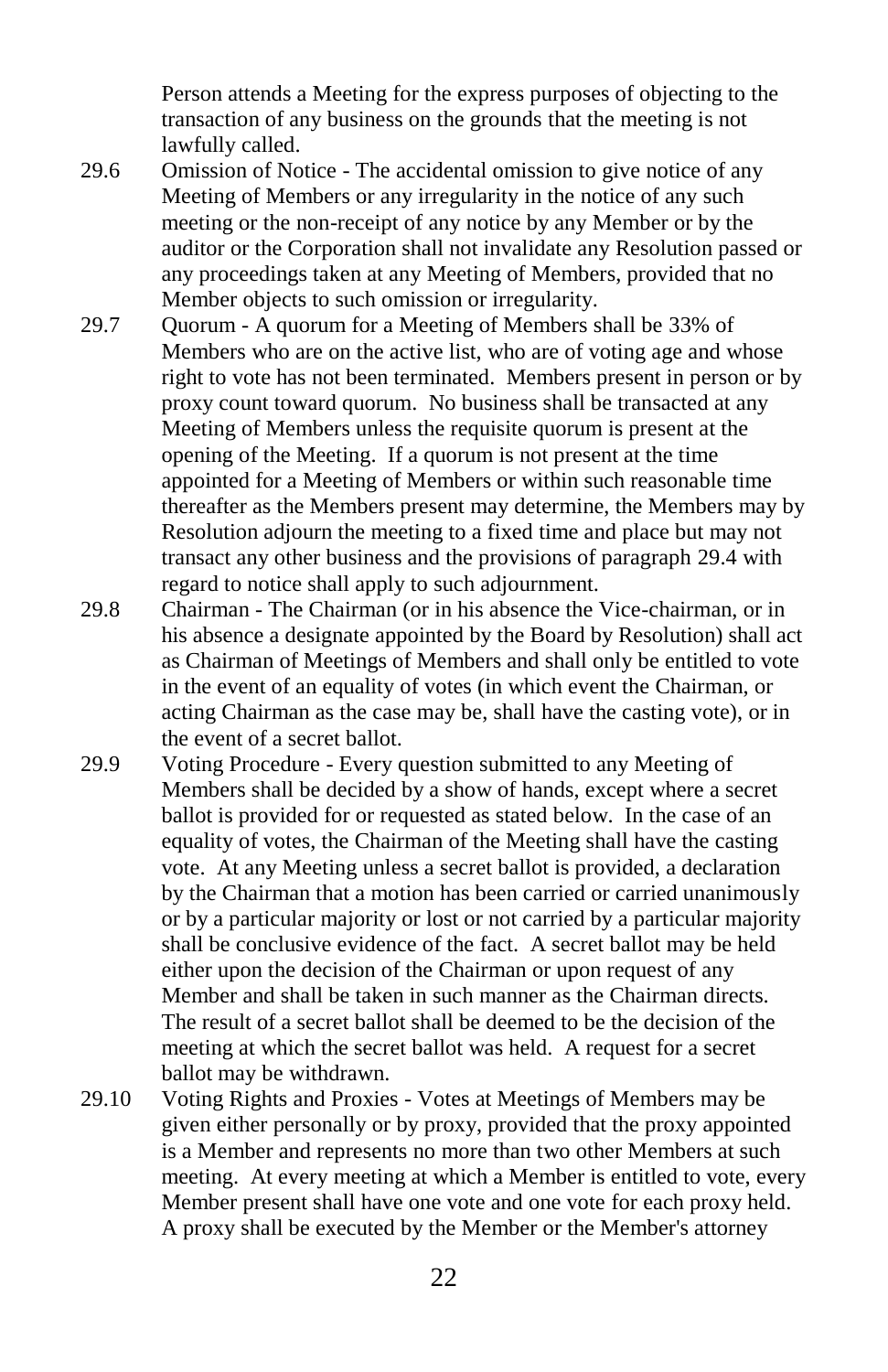authorized in writing. A proxy may be in the following form or some similar form:

| "I appoint                                                       | (the name of the                                                  |  |  |  |  |  |
|------------------------------------------------------------------|-------------------------------------------------------------------|--|--|--|--|--|
|                                                                  | member whom you want to vote for you) to vote on my behalf at the |  |  |  |  |  |
| meeting of members of Huron Chapel Evangelical Missionary Church |                                                                   |  |  |  |  |  |
| on $\_\_\_\_\_\_\$ , 20 $\_\_\_\$ . (the date of the meeting).   |                                                                   |  |  |  |  |  |
| This appointment applies to all votes of the meeting.            |                                                                   |  |  |  |  |  |
| My signature:                                                    |                                                                   |  |  |  |  |  |
| Today's date                                                     | ,,<br>$-20$                                                       |  |  |  |  |  |
|                                                                  |                                                                   |  |  |  |  |  |

- 29.11 Procedural Code The rules of procedure for Meetings of Members, Board meetings and all Committee meetings shall follow Roberts Rules of Order, by the most current edition, except where varied by the General Operating Bylaw.
- 29.12 Adjournment The Chairman may, with the consent of the Meeting, adjourn the same from time to time to a fixed time and place and no notice of such adjournment need be given to the Members. Any business may be brought before or dealt with at any adjourned Meeting which might have been brought before or dealt with at the original Meeting in accordance with the notice calling the same.

## **IX DISCIPLINE**

#### <span id="page-22-1"></span><span id="page-22-0"></span>**30 Resolution of Disputes**

- <span id="page-22-2"></span>30.1 Disputes amongst Members should, as much as possible, be resolved in accordance with principles set out in Matthew 18:15-20, Luke 17:3, Galatians 6:1, 1 Corinthians 5:1-5 and 1 Corinthians 6:1-8. Without limiting the generality of the said passages of scripture, the following procedure should, as much as possible, be adopted where a dispute occurs amongst Members (defined hereafter as an "Individual"):
	- (a) an Individual who believes that he has been wronged by another Individual for whatever reason should confront such Individual with an explanation of the wrong which is alleged to have occurred;
	- (b) if the Individual so confronted does not listen to the Individual who has confronted him or her, or if the matter is not resolved, then the Individual who is alleged to have been wronged should confront the Individual who is alleged to have caused the wrong in the presence of one or two other Individuals;
	- (c) if the Individual who is alleged to have done the wrong still does not listen or if the dispute is not resolved, then the Individual who is alleged to have been wronged may refer the matter to the Board, pursuant to the procedure for Discipline set out in Sectio[n 33.1](#page-23-4) to [33.14](#page-25-1) herein.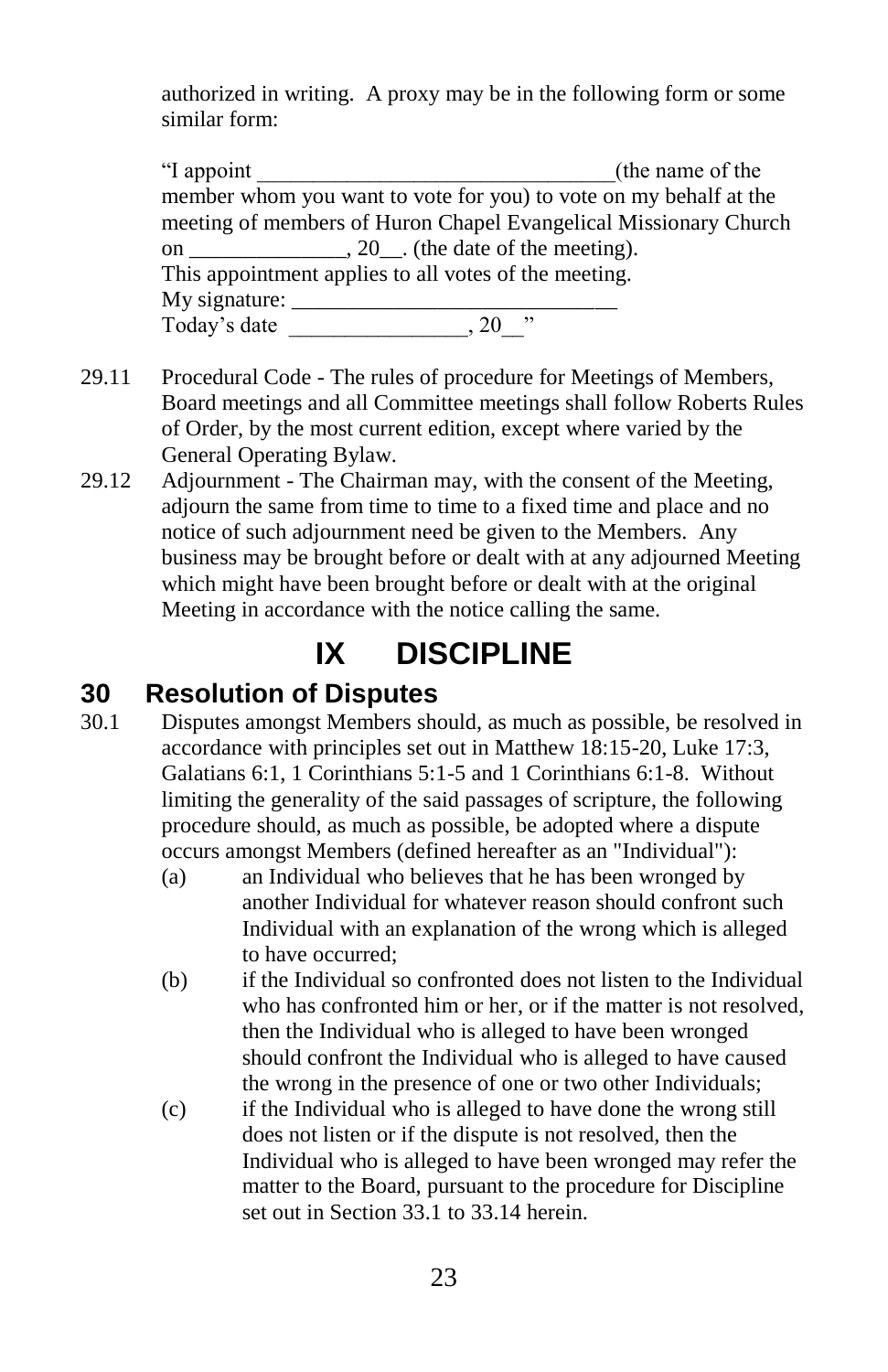## <span id="page-23-0"></span>**31 Circumstances Giving Cause for Discipline**

- <span id="page-23-3"></span>31.1 An Individual shall be deemed to be under the Discipline of the Church if the Board determines by Resolution that any of the following circumstances have occurred:
	- (a) an Individual has evidenced unethical or immoral conduct or behaviour that is unbecoming of a Christian contrary to Biblical principles;
	- (b) an Individual's conduct evidences an unwillingness to either comply with, adhere to or submit to the authority and procedures in the Church Constitution and the current Church Policies;
	- (c) an Individual has propagated doctrines and practices contrary to those set forth in the Statement of Faith or which differ from the Church's traditional understanding of Biblical teaching to a degree which is divisive; or
	- (d) an Individual has wronged another Individual causing discord or dissension in the Church, with or without malicious intent, that is not repented of, nor has been resolved through the mechanism for dispute resolution set out in Sectio[n 30.1](#page-22-2) hereof.

### <span id="page-23-1"></span>**32 Restoration through Discipline**

32.1 Christ's exhortation to watch over one another and to bear one another's burdens in the spirit of meekness and love shall be foremost in the minds of the Board in fulfilling its responsibility for the Discipline of Members. The primary aim of Discipline shall be the restoration of the offender to fellowship with God and with the Church. The Church has not only the right but the duty to practice such Discipline in a Christian manner. In administering Discipline, care shall be taken that the Members carry a worthy witness of their faith before the world both for the sake of the spiritual life of each Member and for the testimony of the Church.

### <span id="page-23-2"></span>**33 Procedure for Discipline**

- <span id="page-23-4"></span>33.1 No allegation giving rise to disciplinary action against a Member (defined hereafter as an "Individual") pursuant to Section [31.1](#page-23-3) hereof shall be considered by the Church unless such allegation is first set out in a signed written statement given to the Board setting out the nature of the allegation and an explanation of the basis upon which it is made.
- 33.2 If the Board determines on a preliminary basis that the written allegation is invalid, then the allegation shall be dropped and no further disciplinary action against the Individual shall proceed.
- 33.3 If the Board determines on a preliminary basis that the written allegation requires further investigation, then the allegation shall be referred for a hearing as set out in Section [33.4,](#page-24-0) and the Individual against whom the allegation is made shall be deemed to be under the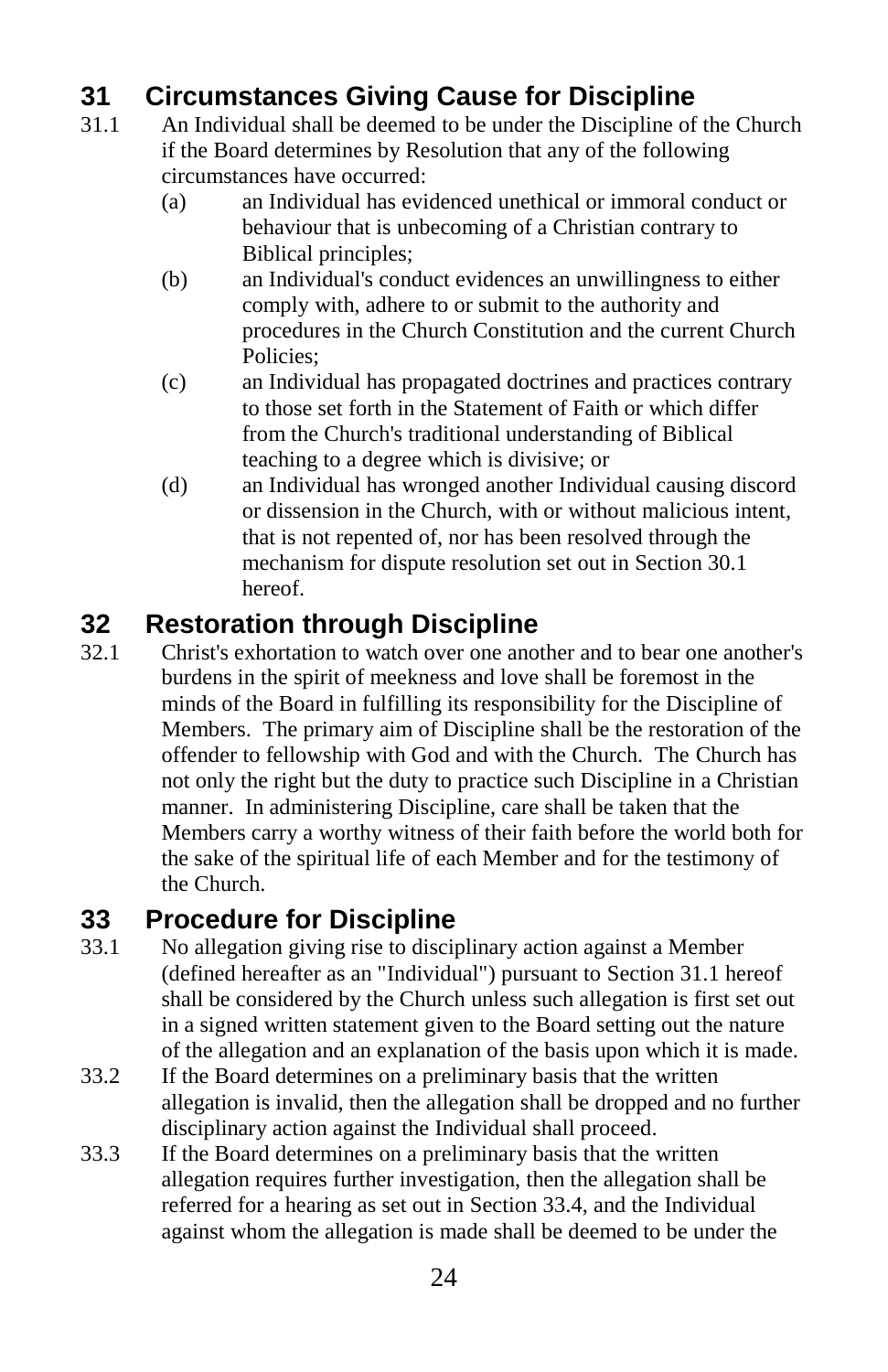Discipline of the Church and shall not be entitled to withdraw as a Member without the consent of the Board. The Board, in its discretion, may temporarily suspend the said Individual from any position within the Church until the completion of the Discipline process.

- <span id="page-24-0"></span>33.4 The Board shall convene a hearing to consider the allegation. The Individual shall be given at least 14 days written notice by registered and regular mail at his last known address (which period of time shall include the date of mailing but shall exclude the date of the hearing), of the date, time and place at which the hearing will be held. The notice shall briefly explain the nature of the allegation and advise the Individual that the allegation will be considered by the Board at the hearing. The Individual shall be entitled to attend the hearing to listen to the details of the allegation made and to respond thereto.
- 33.5 The hearing shall be conducted as a board of inquiry by the Board and an Elder shall be appointed by the Board to act as the Chairman of the hearing. The Board shall have responsibility for carriage of the hearing and shall make the determination concerning whether an Individual is to be disciplined at the end of the hearing and if so, what discipline is to be imposed.
- 33.6 The hearing shall not be open to the public nor to the Members. The Individual shall be entitled to be accompanied at the hearing by two Members who may act as observers during the hearing but who shall not be entitled to participate thereat.
- 33.7 Both the Individual and the Board may call any witnesses or evidence that is relevant to the allegation being made. No party to the hearing shall be represented by legal counsel. However, either the Individual or the Board may require that the Church, at the expense of the Church, retain a lawyer or other person with experience in the law of evidence to act as an adjudicator to determine the admissibility of evidence before the hearing.
- 33.8 There shall be an equal allocation of time for the presentation of evidence by both the Board and the Individual. The Board may designate a time limitation on the hearing, provided that such limitation is applied equally to the presentation of evidence by both the Board and the Individual and provided further that notice of such limitation of time is first given to the Individual at least three hours before the hearing is required to end.
- 33.9 All evidence presented before the hearing shall be kept confidential, except such summary facts that the Board determines need to be given to the Members at a subsequent Meeting of Members.
- 33.10 At the end of the hearing, the Board shall convene in private to deliberate on the evidence presented. A two-thirds Vote of the Board shall be required to conclude that the allegation is true; failing which the allegation will be deemed not to be proven, with the result that the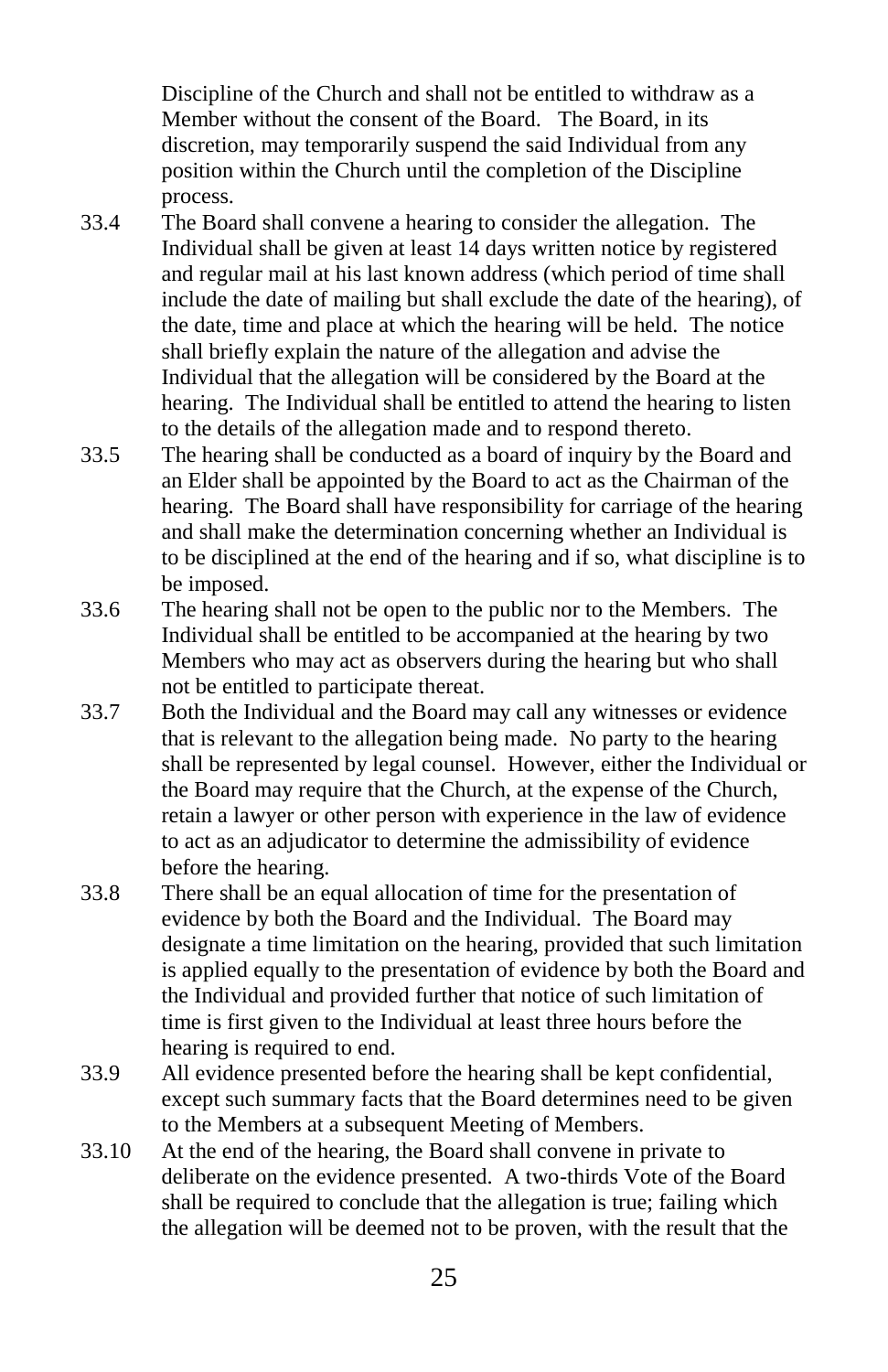Individual shall no longer be subject to disciplinary proceedings by the Church and shall be reinstated as a Member in good standing.

- 33.11 In the event that the Board determines that the allegation is true, then the Board shall decide the appropriate disciplinary action to be implemented, which decision shall be determined by a two-thirds Vote of the Board. Disciplinary action shall be determined and implemented with the intent of both protecting the integrity of the ministry of the Church and restoring the Individual into fellowship pursuant to Luke 17:3 and Galatians 6:1.
- 33.12 Termination of Membership as a disciplinary action shall be deemed appropriate only where no other alternative is available.
- 33.13 The decision of the Board on disciplinary action shall be communicated to the Individual orally or in writing together with reasons therefore as soon as is practical after the decision has been made.
- <span id="page-25-1"></span>33.14 In the event of a serious disciplinary action, the Board shall inform the Members at the next Meeting of Members, or at a special Meeting if deemed necessary. No pronouncement on matters of Discipline by the Church shall be made unless given orally from a prepared text at a Meeting of Members and only after careful and sober consideration has first been made by the Board to avoid, as much as possible, undue or unnecessary embarrassment to the Individual or other undue or unnecessary prejudicial consequences to either the Individual or to the Church as a whole. The facts present shall be only those necessary for Members to understand the seriousness of the matter, and to the extent feasible, names other than that of the Individual shall not be given.
- <span id="page-25-0"></span>33.15 An Individual who has been disciplined or whose Membership has been terminated shall not be barred from public worship unless his presence is disruptive to the peaceful proceedings of the public worship service as determined in the sole opinion of the Board and such Individual is deemed to agree that he may be removed from such public worship service without the necessity of legal action, whether or not such Individual is at that time a Member.
- 33.16 In the event that an Individual who has been disciplined or whose Membership has been terminated attends any other church and that other church does not seek a letter of reference from the Church, then the Lead Pastor or any Elder shall be authorized to advise the other church verbally that the Individual in question has been disciplined by the Church.
- 33.17 In the event that the Individual in question is under the age of 18 when an allegation is made, then the discipline procedure described in this Section shall be modified to require that any notification provided for herein shall also be given to the parents or legal guardians of the Individual who shall be entitled to attend and speak on behalf of such Individual at any hearing provided for herein.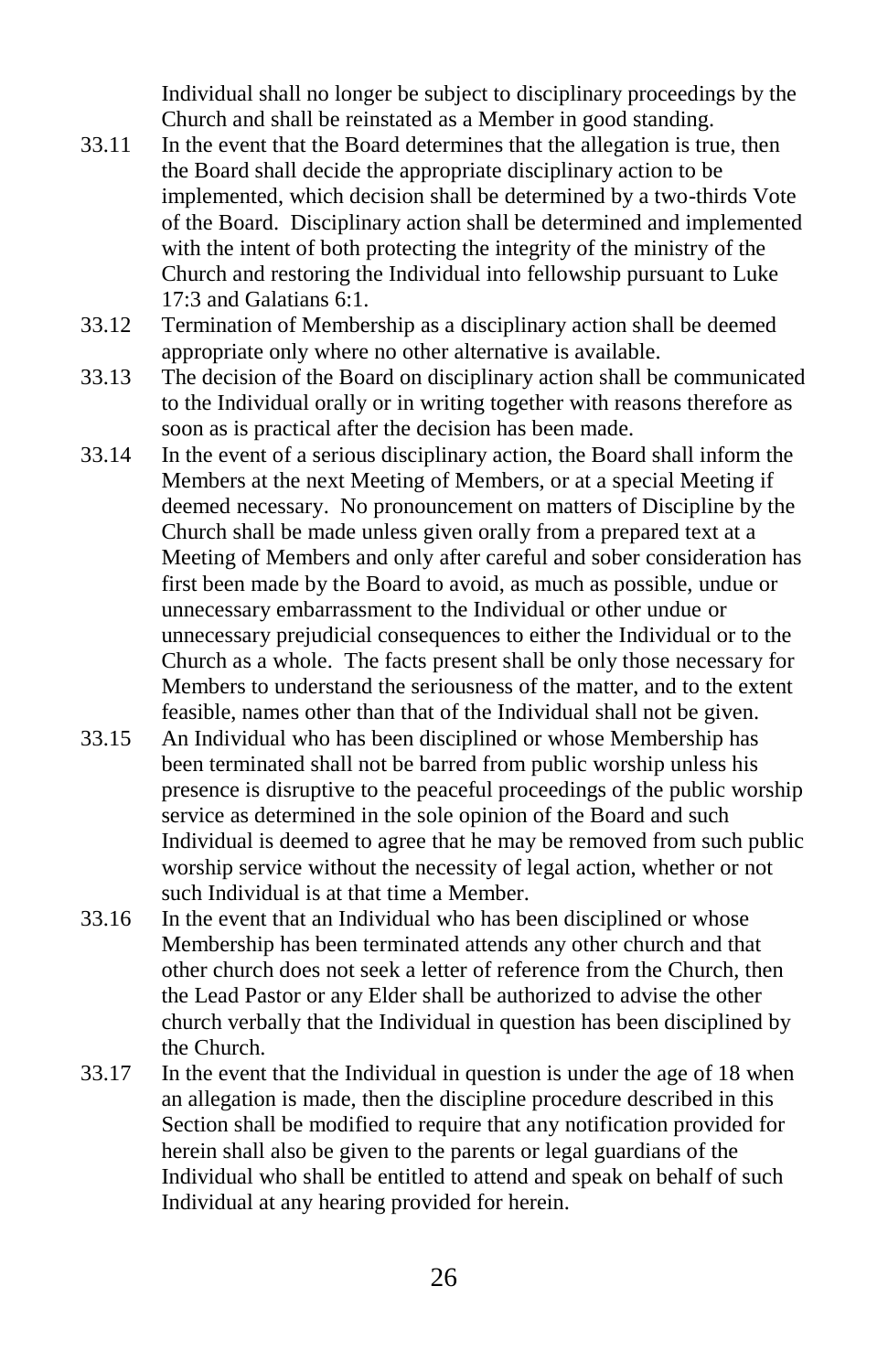## <span id="page-26-0"></span>**34 Waiver, Mediation and Arbitration**

<span id="page-26-3"></span>34.1 Notwithstanding anything else contained herein, Membership is given upon the strict condition that disciplinary proceedings and the results thereof and any other proceedings or matters carried out in accordance with the Church Constitution shall not give a Member cause for any legal action against either the Church, any Elder, Team Leader, Officer, employee, or Member, that the acceptance of Membership shall constitute conclusive and absolute evidence of a waiver by the Member of all rights of action, causes of action, and all claims and demands against the Church, any Elder, Team Leader, Officer, employee, or Member in relation to disciplinary proceedings and the results thereof and any other proceedings or matters carried out in accordance with the Church Constitution or involving the Church in any manner whatsoever, and that this provision may be pleaded as a complete estoppel in the event that such action is commenced in violation hereof. 34.2 In the event that a Member is dissatisfied with any proceedings or the results thereof, or any other matter arising out of the Church

Constitution, involving the Member and the Church, if the Member does not violate or circumvent the waiver contained in Sectio[n 34.1](#page-26-3) or attempt to do so, then that Member may seek to have his concerns resolved through a process of Christian dispute resolution as follows:

- (a) The matter shall first be submitted to a panel of mediators, who are pastors or members of the governing boards of churches which are members of The Evangelical Missionary Church of Canada, whereby the Member appoints one mediator, the Church appoints one mediator and the two mediators so appointed jointly appoint a third mediator.
- (b) The number of mediators may be reduced from three to one or two upon the agreement of both the Church and the Member.
- (c) The mediators so appointed shall then meet with the Board and the Member in an attempt to mediate a resolution.
- (d) If the matter is not resolved through mediation, then the mediators shall arbitrate and decide all issues in accordance with the provisions of the Arbitrations Act of Ontario and the award of the mediators in their role as arbitrators shall be final and binding upon the parties and the judgment once given may be entered by any Court having jurisdiction.
- (e) All costs of the mediators appointed in accordance with this Section shall be borne equally by the Member and the Church.

# **X TEAMS (GENERAL PROVISIONS)**

## <span id="page-26-2"></span><span id="page-26-1"></span>**35 Establishment of Teams**

- 35.1 The Board by Resolution may establish such Teams responsible to the Board as it determines necessary from time to time.
- 35.2 The Members may appoint such teams of the Members as are deemed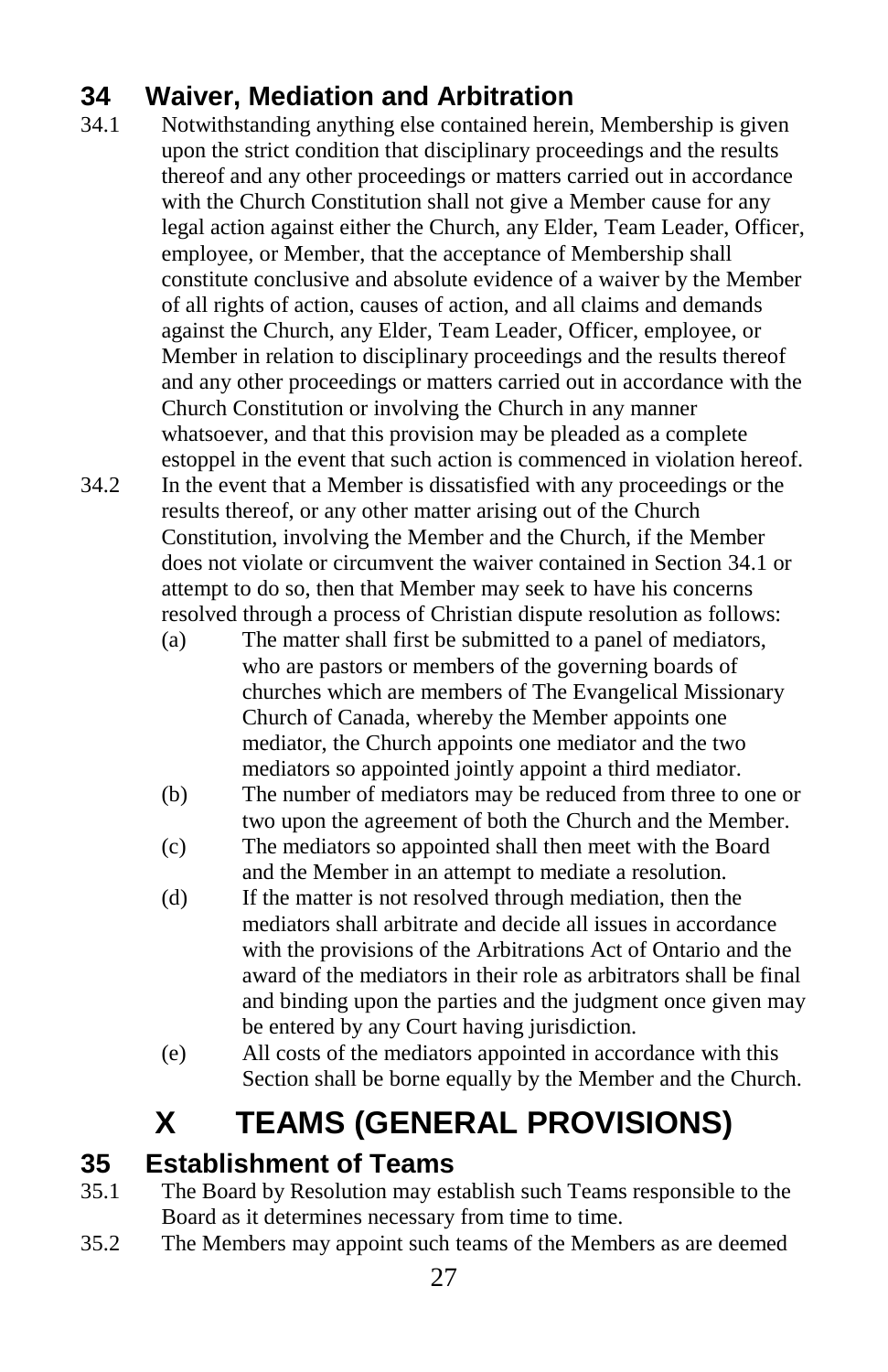necessary from time to time and to empower such teams with such authority or directives as deemed appropriate.

## <span id="page-27-0"></span>**36 Qualification for Membership on Teams**

- 36.1 Any Member in good standing may be considered for appointment to a Team. Team members are appointed by the Board on the recommendation of the Team Leader.
- 36.2 Team members shall serve without remuneration, provided that a Team member may be paid reasonable expenses incurred by him or her in the performance of his or her duties.

### <span id="page-27-1"></span>**37 Meetings of Teams**

37.1 Teams shall meet at such times as are determined by the Team Leader

### <span id="page-27-2"></span>**38 Removal of Members from Teams**

<span id="page-27-3"></span>38.1 Any Team member may be removed for any reason by Majority Vote of the Board.

## **XI FINANCE TEAM**

#### <span id="page-27-4"></span>**39 Definition and Duties of the Finance Team**

39.1 The Board shall establish a Finance Team consisting of not less than four Members and to include the Team Leader for Finance, who shall serve as the Chairperson, the Treasurer, the Treasurer of the Building Committee, if any, and not less than two other members. Subject to the provision hereinafter set out, the Finance Team is responsible for overseeing the financial operations of the Church and the preparation of the financial statements and annual budget for consideration by the Board and approval by the Members, and any such forms or documents as required by governments. All decisions, actions and recommendations by the Finance Team shall be subject to review and approval by the Board.

# **XII NOMINATING COMMITTEE (TEAM)**

<span id="page-27-5"></span>39.1 The Board of Elders shall establish a Nominating Committee each year consisting of a minimum of three (3) and a maximum of five (5) members. Such persons shall serve for a one (1) year term. The Members shall, at the Annual Election Meeting, elect at least one person to serve on the Nominating Committee for the following year. The Board of Elders shall appoint a majority of the members of the Nominating Committee. There shall be no limit on the number of consecutive terms a Person may serve as a member of the Nominating Committee.

# **XIII OTHER TEAMS**

### <span id="page-27-7"></span><span id="page-27-6"></span>**40 Constitution and Specific Duties of Other Teams**

40.1 The number of members for each Team and the mandate of such Team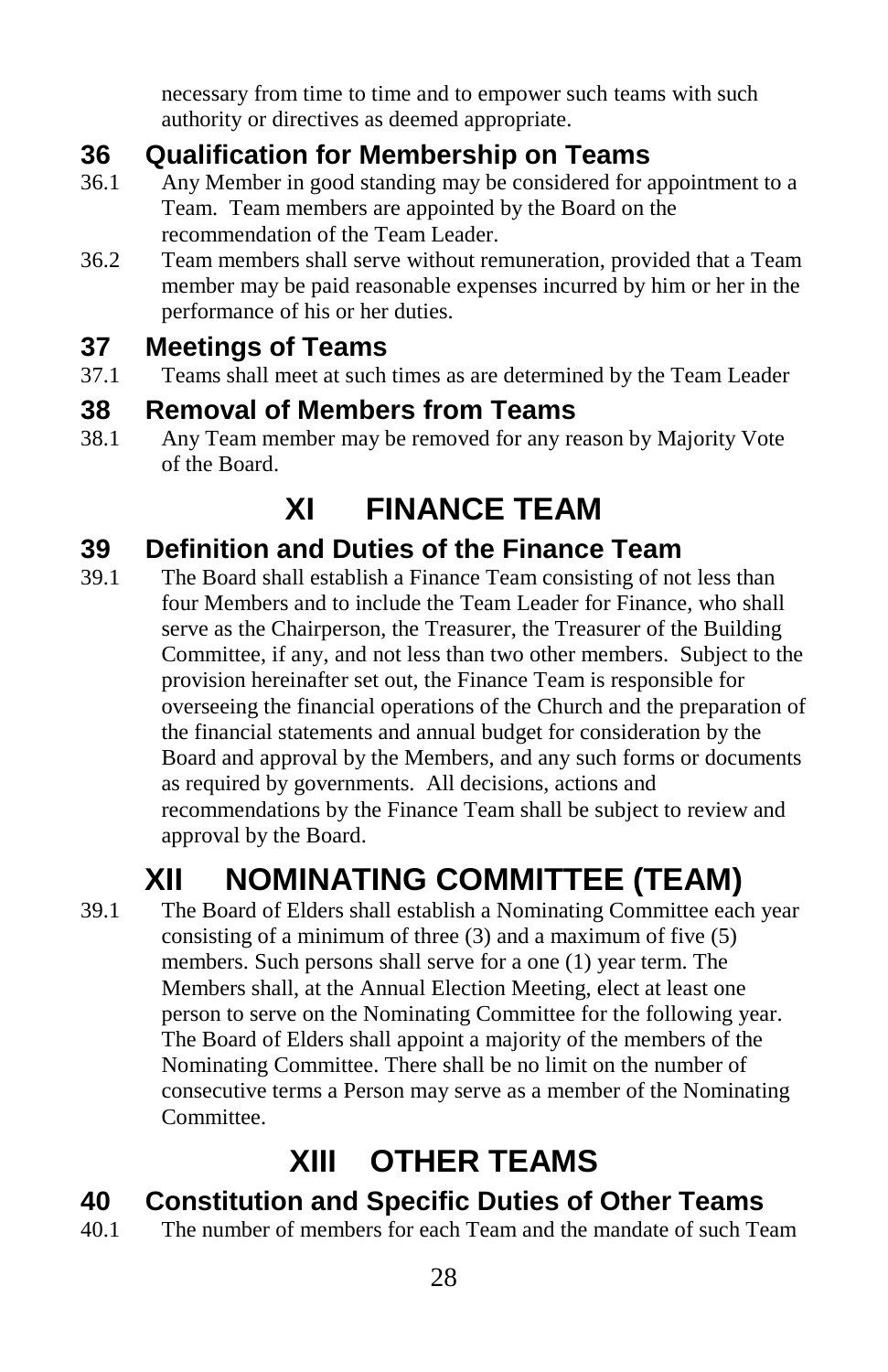shall be determined by the Board from time to time.

- 40.2 The specific duties of each Team shall:
	- (a) be determined by such Team in writing and approved by the Board;
	- (b) include the keeping of minutes of each meeting;
	- (c) include the preparation of an annual budget for presentation to the Finance Team and subsequent approval by the Board and by the Members;
	- (d) be task oriented; and
	- (e) require that a report be made to the Election Meeting of Members through the Board.

# **XIV AFFILIATION**

## <span id="page-28-1"></span><span id="page-28-0"></span>**41 Church Affiliation**

- 41.1 The Church shall be affiliated with such associations and organizations as the Members may determine from time to time by a two-thirds Vote of the Members at a meeting called for that purpose.
- <span id="page-28-2"></span>41.2 Subject to the above, the Church shall be affiliated with the Evangelical Missionary Church of Canada.

# **XV POLICY STATEMENTS**

## <span id="page-28-3"></span>**42 Policy Statements for the Church**

- 42.1 In consideration of the ongoing need for the Church to provide guidelines and directions to its Members on practical applications of Biblical teachings, doctrinal considerations and Christian conduct, the Church may adopt Policy Statements on such matters as are deemed necessary from time to time by the Board.
- 42.2 A Policy Statement shall not become operative until first approved by a 75% Vote of the Board and ratified by a two-thirds Vote of the Members at a Meeting called for that purpose.

# **XVI GENERAL PROVISIONS**

## <span id="page-28-5"></span><span id="page-28-4"></span>**43 Corporate Seal**

43.1 The seal, an impression thereof is stamped in the margin hereof or as changed by Resolution of the Board from time to time, shall be the seal of the Church.

## <span id="page-28-6"></span>**44 Execution of Documents and Cheques**

44.1 Contracts, documents or any instruments in writing requiring the signature of the Church shall be signed by any two officers and all contracts, documents and instruments in writing so signed shall be binding upon the Corporation without further authorization or formality. The Board shall have the power from time to time by Resolution to appoint an Officer(s), Elder(s) or Team Leader(s) on behalf of the Corporation to sign specific contracts, documents and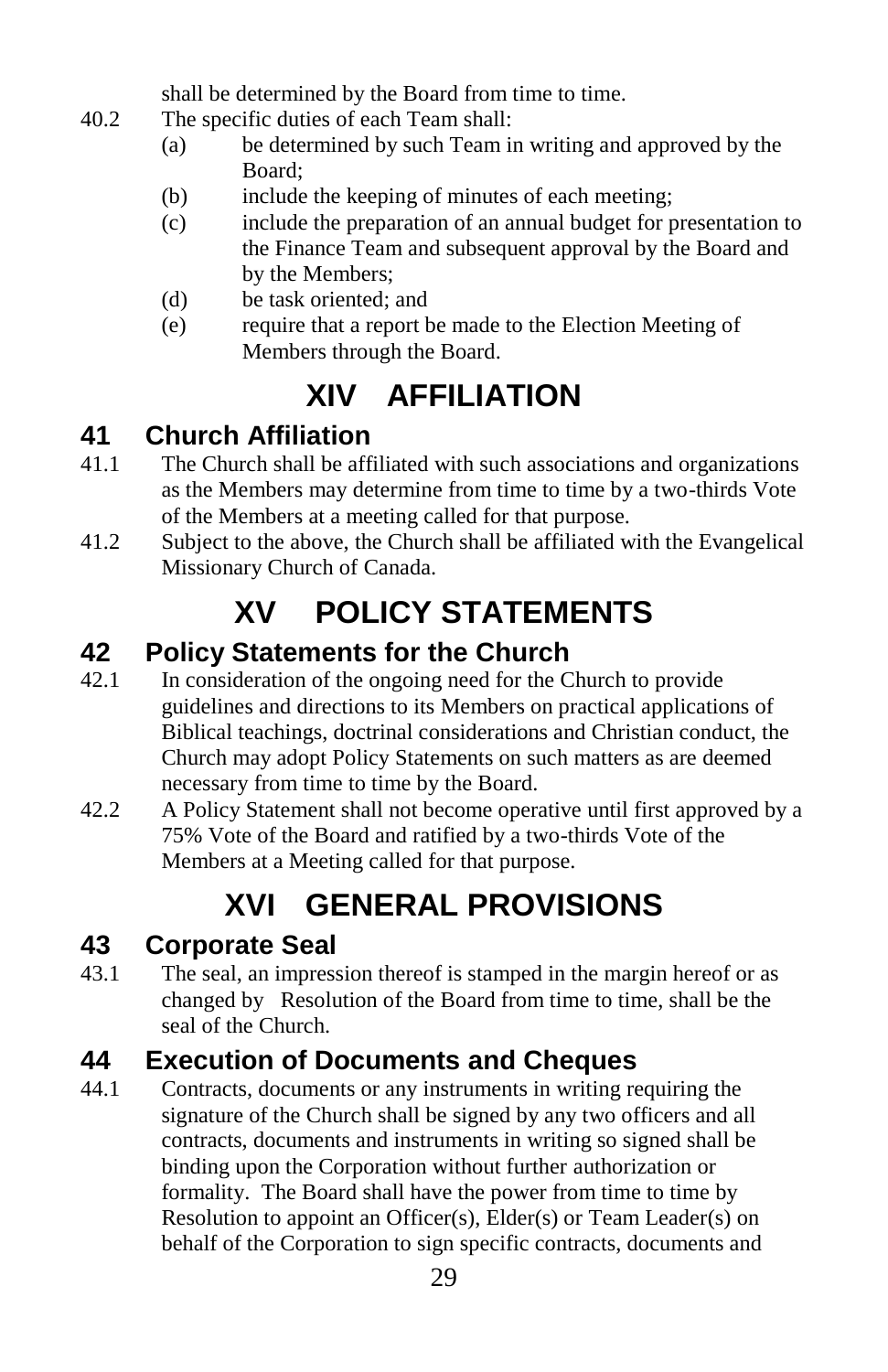instruments in writing. The Board may give the Corporation's power of attorney to any registered dealer in securities for the purposes of the transferring of and dealing with any stocks, bonds, and other securities of the Corporation. The seal of the Corporation when required may be affixed to contracts, documents, and instruments in writing signed as aforesaid by any officer or officers appointed.

44.2 All cheques, drafts or orders for the payment of money and all notes and acceptances and bills of exchange shall be signed by such Officer or Officers or Person or Persons, whether or not an Officer of the Church and in such manner as the Board may from time to time designate by Resolution.

### <span id="page-29-0"></span>**45 Financial Year End**

45.1 Unless otherwise ordered by the Board, the fiscal year end of the Corporation shall be December 31 of each year.

#### <span id="page-29-1"></span>**46 Head Office**

46.1 The head office of the Corporation shall be in the Village of Auburn, in the County of Huron and Province of Ontario.

#### <span id="page-29-2"></span>**47 Books and Records**

47.1 The Board shall see that all necessary books and records of the Church required by the Bylaws of the Church or by any applicable statute or law are regularly and properly kept.

#### <span id="page-29-3"></span>**48 Financial Statements and Budget**

- 48.1 The Finance Team shall prepare each year the following:
	- (a) financial statements for the preceding year prepared in accordance with the financial reporting standards for Charitable and Non-Profit Organizations as may be in place from time to time; and
	- (b) a budget for the upcoming year prepared in consultation with each Team Leader, and to include the budget and expenditures of at least the previous year.
- 48.2 The financial statements shall be forwarded to the Board for approval at least two weeks prior to the Annual Meeting and shall thereafter be made available to the Members for review at least one week (including one Sunday) prior to the Annual Meeting.
- 48.3 The financial statements shall be presented at the Annual Meeting for approval by the Members.
- 48.4 The budget shall be forwarded to the Board for approval at least four weeks prior to the Election Meeting and shall thereafter be made available to the Members for review at least three weeks prior to the Election Meeting.
- 48.5 The budget shall be presented at the Election Meeting for approval by the Members.